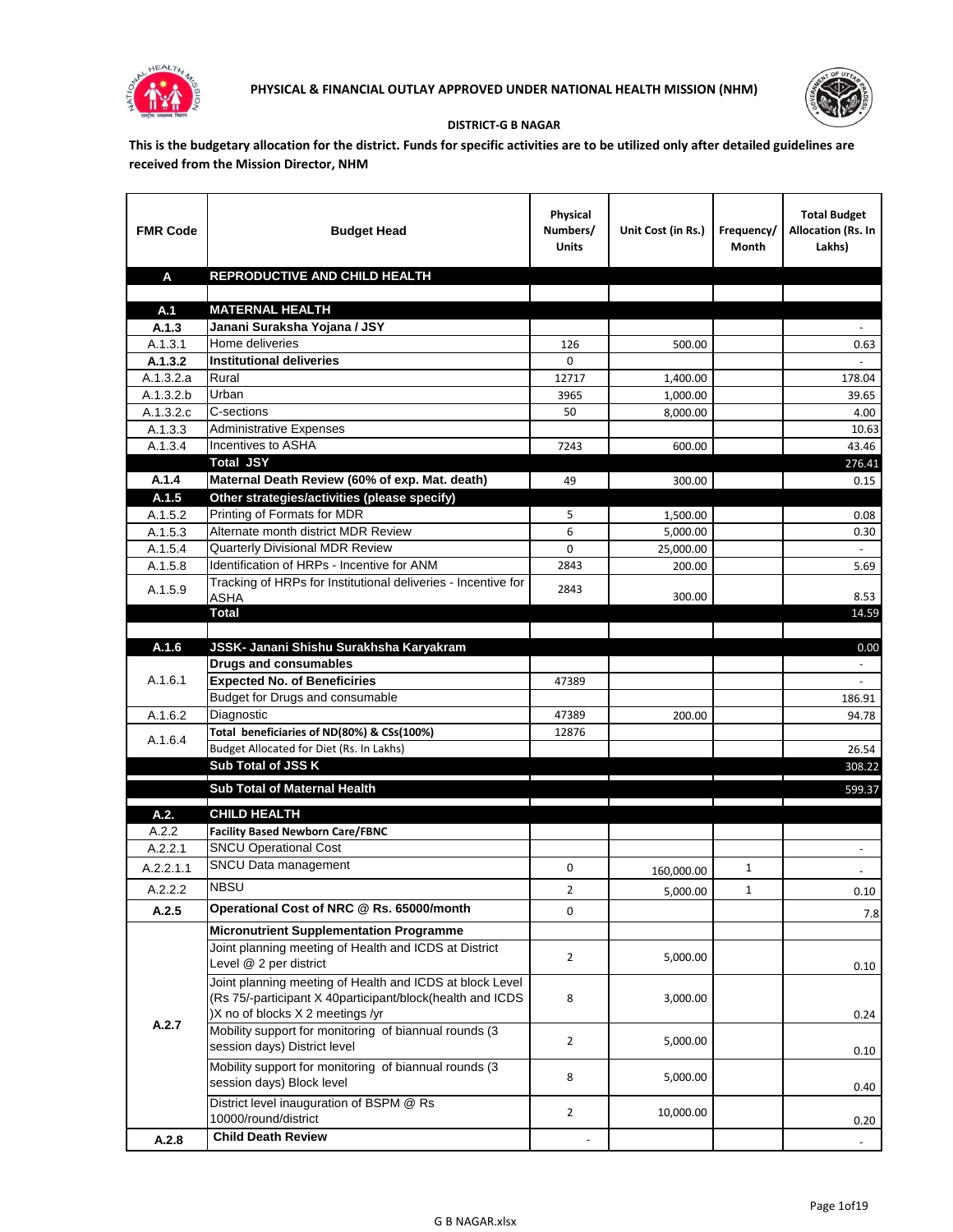| <b>FMR Code</b>    | <b>Budget Head</b>                                                                                                                             | Physical<br>Numbers/<br><b>Units</b> | Unit Cost (in Rs.)   | Frequency/<br>Month      | <b>Total Budget</b><br><b>Allocation (Rs. In</b><br>Lakhs) |
|--------------------|------------------------------------------------------------------------------------------------------------------------------------------------|--------------------------------------|----------------------|--------------------------|------------------------------------------------------------|
|                    | <b>Sub-total Child Health</b>                                                                                                                  |                                      |                      |                          | 8.94                                                       |
|                    |                                                                                                                                                |                                      |                      |                          |                                                            |
| A.3                | <b>FAMILY PLANNING</b>                                                                                                                         |                                      |                      |                          |                                                            |
| A.3.1              | <b>Terminal/Limiting Methods</b><br>Female sterilization camps @ Rs. 3500/camp                                                                 | 84                                   |                      |                          | 2.94                                                       |
| A.3.1.1<br>A.3.1.2 | NSV camps @ Rs. 3500/camp                                                                                                                      | $\overline{2}$                       | 3,500.00<br>3,500.00 |                          | 0.07                                                       |
|                    | Budget for Female Interval Sterilization Compensation<br>@ Rs.2000/-Per Case in Public Sector-(In Rs.)                                         | 2360                                 | 2,000.00             |                          | 47.20                                                      |
| A.3.1.3            | <b>Budget for Post Partum Female Sterilization</b><br>Compensation @ Rs.3000/-Per Case in Public Sector-(In<br>$Rs.$ )                         | 8                                    | 3,000.00             |                          | 0.24                                                       |
| A.3.1.4            | Budget for Male Sterilization Compensation @ Rs.2700/-<br>Per Case in Public Sector -(In Rs.)                                                  | 30                                   | 2,700.00             |                          | 0.81                                                       |
| A.3.2              | <b>Spacing Methods</b>                                                                                                                         |                                      |                      |                          |                                                            |
| A.3.2.2            | Total Budget Allocated for Compensation for IUCD<br>insertion at health facilities (including fixed day services at<br>SHC and PHC) @ Rs 20/-  | 24369                                | 20.00                |                          | 4.87                                                       |
| A.3.2.3            | PPIUCD services (Incentive to provider @Rs 150 per<br>PPIUCD insertion)                                                                        | 1593                                 | 150.00               |                          | 2.39                                                       |
| A.3.2.5            | Orientation/Review of ASHA/ANM/AWW for scheme<br>for HDC, ESB, PTK                                                                             |                                      |                      |                          |                                                            |
|                    | <b>District level</b>                                                                                                                          | $\mathbf{1}$                         | 10,000.00            | $\mathbf{1}$             | 0.10                                                       |
|                    | <b>Block level Quarterly</b>                                                                                                                   | 4                                    | 10,000.00            | 4                        | 1.60                                                       |
| A.3.2.6            | Dissemination of FP manuals and guidelines                                                                                                     | $\mathbf{1}$                         | 20,000.00            | $\mathbf{1}$             | 0.20                                                       |
| A.3.3              | Budget for POL for Mobility to Surgeons team for FDS<br>Camps @ Rs.1000/camp                                                                   | 84                                   | 1,000.00             |                          | 0.84                                                       |
| A.3.5.1            | Orientaion workshop, QAC meeting at distirct level-<br>Quarterly                                                                               | $\mathbf{1}$                         | 2,000.00             | 4                        | 0.08                                                       |
| A.3.5.2            | FP Review Meeting at Divisional level-Quarterly                                                                                                | 0                                    | 20,000.00            | 4                        |                                                            |
| A.3.5.3            | Performance reward                                                                                                                             | $\mathbf{1}$                         | 50,000.00            |                          | 0.50                                                       |
| A.3.5.4            | World Population Day' celebration (such as mobility,<br>IEC activities etc.):                                                                  |                                      |                      |                          |                                                            |
|                    | District level                                                                                                                                 | $\mathbf{1}$                         | 100,000.00           |                          | 1.00                                                       |
|                    | <b>Block Level</b>                                                                                                                             | 4                                    | 10.000.00            |                          | 0.40                                                       |
| A.3.5.5            | Other strategies/activities (such as strengthening<br>fixed day services for IUCD & Sterilisation, etc.)                                       |                                      |                      |                          |                                                            |
|                    | Printing of FP Manuals, Guidelines, etc.                                                                                                       | 0                                    |                      |                          |                                                            |
|                    | Sterilization Register @ Rs.150/Register                                                                                                       | 8                                    | 150.00               | $\overline{\phantom{a}}$ | 0.01                                                       |
|                    | IUCD Register @ Rs.150/- Register                                                                                                              | 132                                  | 150.00               |                          | 0.20                                                       |
|                    | PPIUCD Registers @ Rs.150/-Register                                                                                                            | 4                                    | 150.00               |                          | 0.01                                                       |
| A.3.5.5.1          | Injectable Registers @ Rs.150/Register                                                                                                         | 8                                    | 150.00               |                          | 0.01                                                       |
|                    | Counseling Register @ Rs.150/-Register (3 per<br>Counselor)                                                                                    | 3                                    | 150.00               |                          | 0.00                                                       |
|                    | Consent Form , Medical Record CheckIklist, Posoot<br>Operatiive Instructionn Card, Ssterilization Certificate for<br>Sterilization@ Rs 5/-Unit | 13224                                | 5.00                 |                          | 0.66                                                       |
|                    | Enhance Contribution of PRIs and Family members of<br>eligible couples in 75 districts with high unmet need<br>and TFR                         |                                      |                      |                          |                                                            |
| A.3.5.5.2          | District Level NSV Satisfied Client Meet @Rs.20000/-<br>District                                                                               | 0                                    | 20,000.00            |                          |                                                            |
|                    | Block Level Panch Sarpanch Sammellan @Rs.10000/-<br>Block                                                                                      | 0                                    | 10,000.00            |                          |                                                            |
| A.3.5.5.3          | RMNCHA Counsellling Corners @ Rs.35,000/-                                                                                                      | 0                                    | 35,000.00            |                          |                                                            |
|                    | <b>World NSV Week</b>                                                                                                                          |                                      |                      |                          |                                                            |
| A.3.5.5.6          | District level                                                                                                                                 | $\mathbf{1}$                         | 25,000.00            |                          | 0.25                                                       |
|                    | <b>Block level</b>                                                                                                                             | 4                                    | 10,000.00            |                          | 0.40                                                       |
|                    | Govt. COT at Divisions level for FP Services                                                                                                   |                                      |                      |                          |                                                            |
|                    | Divisional Govt. COT @ Rs.50000/month for 12 month                                                                                             | 0                                    | 5,000.00             | 12                       | $\blacksquare$                                             |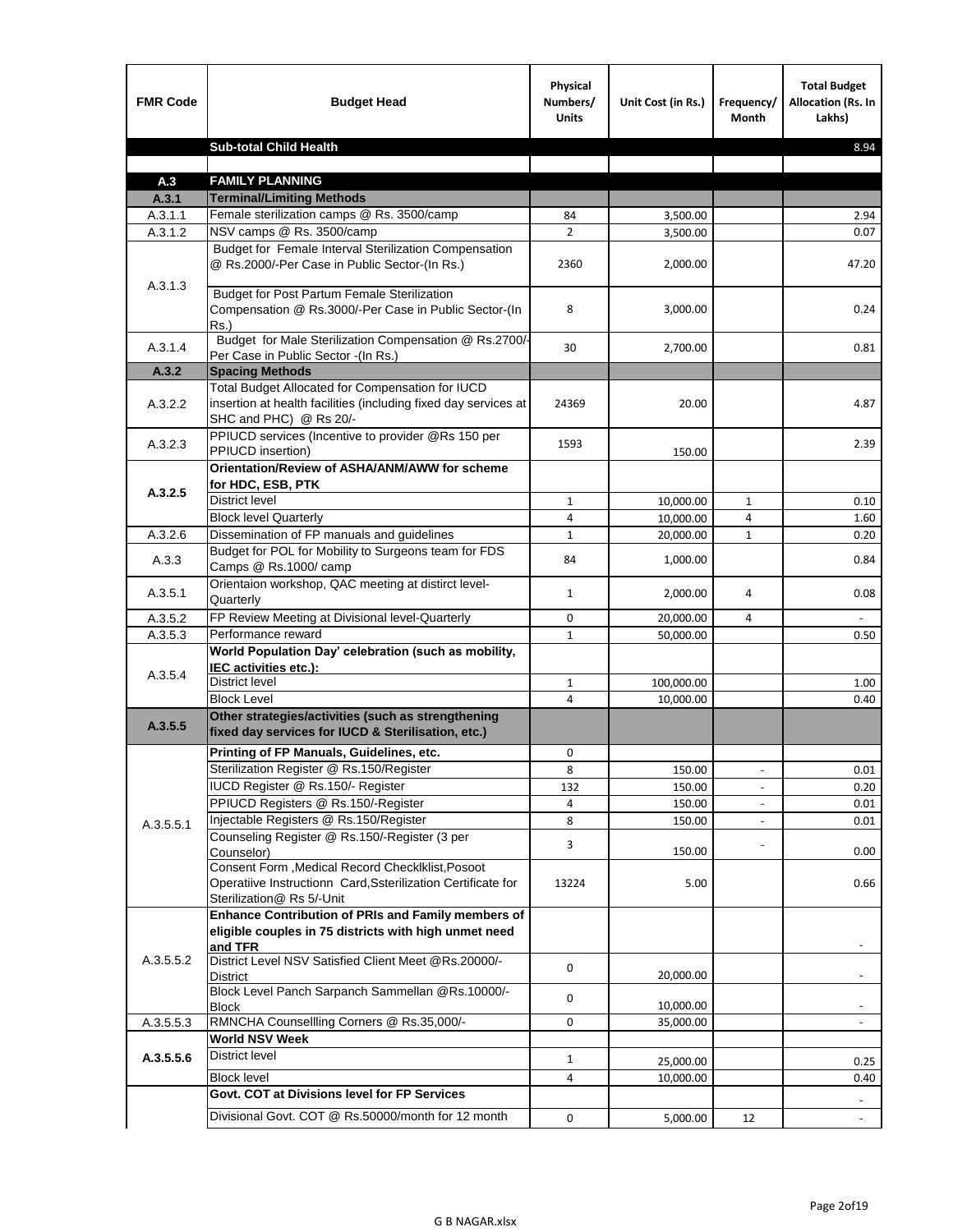| Exra Incentive for Female Interval Sterilization in Public<br>A.3.5.5.8<br>472<br>130.00<br>Sector.-(20% of 80% ELA) @ Rs. 130 per case<br>Extra Incentive for Male Sterilization in Public Sector-<br>12<br>155.00<br>(40% ELA) @ Rs. 155 per case<br><b>Sub-total Family Planning</b><br>ADOLESCENT HEALTH / RKSK (Rashtriya Kishore<br>A.4<br>Swasthya Karyakram)<br><b>Facility based services</b><br>A.4.1<br>A.4.1.1<br>0<br>9000<br>1<br>Orientation meetings-HPD Districts<br>Review meetings at District level-Quarterly<br>4<br>$\mathbf{1}$<br>5000<br>Establishment of new clinics at DH/Medical college level<br>A.4.1.2<br>$\mathbf{1}$<br>50,000.00<br>Operating expenses for existing clinics<br>0 | 0.61<br>0.02<br>65.42            |
|--------------------------------------------------------------------------------------------------------------------------------------------------------------------------------------------------------------------------------------------------------------------------------------------------------------------------------------------------------------------------------------------------------------------------------------------------------------------------------------------------------------------------------------------------------------------------------------------------------------------------------------------------------------------------------------------------------------------|----------------------------------|
|                                                                                                                                                                                                                                                                                                                                                                                                                                                                                                                                                                                                                                                                                                                    |                                  |
|                                                                                                                                                                                                                                                                                                                                                                                                                                                                                                                                                                                                                                                                                                                    |                                  |
|                                                                                                                                                                                                                                                                                                                                                                                                                                                                                                                                                                                                                                                                                                                    |                                  |
|                                                                                                                                                                                                                                                                                                                                                                                                                                                                                                                                                                                                                                                                                                                    |                                  |
|                                                                                                                                                                                                                                                                                                                                                                                                                                                                                                                                                                                                                                                                                                                    |                                  |
|                                                                                                                                                                                                                                                                                                                                                                                                                                                                                                                                                                                                                                                                                                                    |                                  |
|                                                                                                                                                                                                                                                                                                                                                                                                                                                                                                                                                                                                                                                                                                                    |                                  |
|                                                                                                                                                                                                                                                                                                                                                                                                                                                                                                                                                                                                                                                                                                                    | 0.20                             |
|                                                                                                                                                                                                                                                                                                                                                                                                                                                                                                                                                                                                                                                                                                                    | 0.50                             |
|                                                                                                                                                                                                                                                                                                                                                                                                                                                                                                                                                                                                                                                                                                                    |                                  |
| DH & MC level Existing AFHS clinics<br>0<br>12<br>600.00                                                                                                                                                                                                                                                                                                                                                                                                                                                                                                                                                                                                                                                           |                                  |
| DH & MC level AFHS clinics (New)<br>A.4.1.4<br>6<br>$\mathbf{1}$<br>600.00                                                                                                                                                                                                                                                                                                                                                                                                                                                                                                                                                                                                                                         | 0.04                             |
| CHC level Existing AFHS clinics<br>0<br>12<br>400.00                                                                                                                                                                                                                                                                                                                                                                                                                                                                                                                                                                                                                                                               |                                  |
| PHC level existing AFHS clinics<br>0<br>12<br>200.00                                                                                                                                                                                                                                                                                                                                                                                                                                                                                                                                                                                                                                                               | $\overline{\phantom{a}}$         |
| Mobility support for AH counsellors at MC/DH level AH<br>6<br>0<br>Clinic at @ Rs 1000 per month for 06 month<br>1,000.00<br>A.4.1.5                                                                                                                                                                                                                                                                                                                                                                                                                                                                                                                                                                               |                                  |
| Mobility support for Exsiting AH counsellors at CHC level<br>0<br>6<br>AH Clinic at @ Rs 1000 per month for 06 month<br>1,000.00                                                                                                                                                                                                                                                                                                                                                                                                                                                                                                                                                                                   | $\overline{\phantom{a}}$         |
| <b>WIFS Register</b><br>A.4.5.7<br>2967<br>100.00                                                                                                                                                                                                                                                                                                                                                                                                                                                                                                                                                                                                                                                                  | 2.97                             |
| <b>NIPI Register</b><br>A.4.5.8<br>2355<br>100.00                                                                                                                                                                                                                                                                                                                                                                                                                                                                                                                                                                                                                                                                  | 2.36                             |
| <b>WIFS Reporting Formats</b><br>A.4.5.9<br>46332<br>0.50                                                                                                                                                                                                                                                                                                                                                                                                                                                                                                                                                                                                                                                          | 0.23                             |
| <b>Sub-total Adolescent Health</b>                                                                                                                                                                                                                                                                                                                                                                                                                                                                                                                                                                                                                                                                                 | 6.29                             |
| <b>RBSK</b><br>A.5                                                                                                                                                                                                                                                                                                                                                                                                                                                                                                                                                                                                                                                                                                 |                                  |
| <b>Operational Cost of RBSK (Mobility support, DEIC etc)</b><br>A.5.1                                                                                                                                                                                                                                                                                                                                                                                                                                                                                                                                                                                                                                              |                                  |
| Prepare detailed operational plan for RBSK across<br>districts (cost of plan/convergence/monitoring<br>meetings should be kept seperately)<br>A.5.1.2                                                                                                                                                                                                                                                                                                                                                                                                                                                                                                                                                              |                                  |
| One meeting @ Rs. 500 per block for microplan<br>4<br>500.00<br>One orientation meeting for RBSK software<br>4<br>90.00                                                                                                                                                                                                                                                                                                                                                                                                                                                                                                                                                                                            | 0.02<br>$0.00\,$                 |
| Mobility support for Mobile health team<br>A.5.1.3<br>8<br>30,000.00<br>12                                                                                                                                                                                                                                                                                                                                                                                                                                                                                                                                                                                                                                         | 28.80                            |
| Operational cost of DEIC<br>A.5.1.4                                                                                                                                                                                                                                                                                                                                                                                                                                                                                                                                                                                                                                                                                | 672.25                           |
| New born screening- Inborn error of metabolism (please<br>give details per unit cost of screening, number of children<br>A.5.1.5<br>to be screened and the delivery points Add details)                                                                                                                                                                                                                                                                                                                                                                                                                                                                                                                            | 0                                |
| Spectacle for children<br>A.5.1.7<br>447<br>275.00                                                                                                                                                                                                                                                                                                                                                                                                                                                                                                                                                                                                                                                                 | 1.23                             |
| Monitoring Meeting at District level<br>A.5.1.10<br>3<br>$\mathbf{1}$<br>5,000.00                                                                                                                                                                                                                                                                                                                                                                                                                                                                                                                                                                                                                                  | 0.15                             |
|                                                                                                                                                                                                                                                                                                                                                                                                                                                                                                                                                                                                                                                                                                                    |                                  |
| <b>Sub-total RBSK</b>                                                                                                                                                                                                                                                                                                                                                                                                                                                                                                                                                                                                                                                                                              | 702.45                           |
|                                                                                                                                                                                                                                                                                                                                                                                                                                                                                                                                                                                                                                                                                                                    |                                  |
|                                                                                                                                                                                                                                                                                                                                                                                                                                                                                                                                                                                                                                                                                                                    |                                  |
| A.7<br><b>PNDT Activities</b><br><b>Support to PNDT cell</b>                                                                                                                                                                                                                                                                                                                                                                                                                                                                                                                                                                                                                                                       |                                  |
| Honorarium of Divisional Level Data Assistant @ Rs.<br>0<br>18,743.00<br>12<br>18743 per month for 12 months                                                                                                                                                                                                                                                                                                                                                                                                                                                                                                                                                                                                       |                                  |
| Honorarium of District Level Data Assistant @<br>Rs.<br>A.7.1<br>$\mathbf{1}$<br>12<br>11,025.00                                                                                                                                                                                                                                                                                                                                                                                                                                                                                                                                                                                                                   |                                  |
| 11025 per month for 12 months<br>Contingency at Divisional level for PCPNDT Cell<br>0<br>$\mathbf{1}$<br>10,000.00                                                                                                                                                                                                                                                                                                                                                                                                                                                                                                                                                                                                 | 1.32<br>$\overline{\phantom{a}}$ |
| Contingency at District level for PCPNDT Cell<br>$\mathbf{1}$<br>5,000.00<br>$\mathbf{1}$                                                                                                                                                                                                                                                                                                                                                                                                                                                                                                                                                                                                                          | 0.05                             |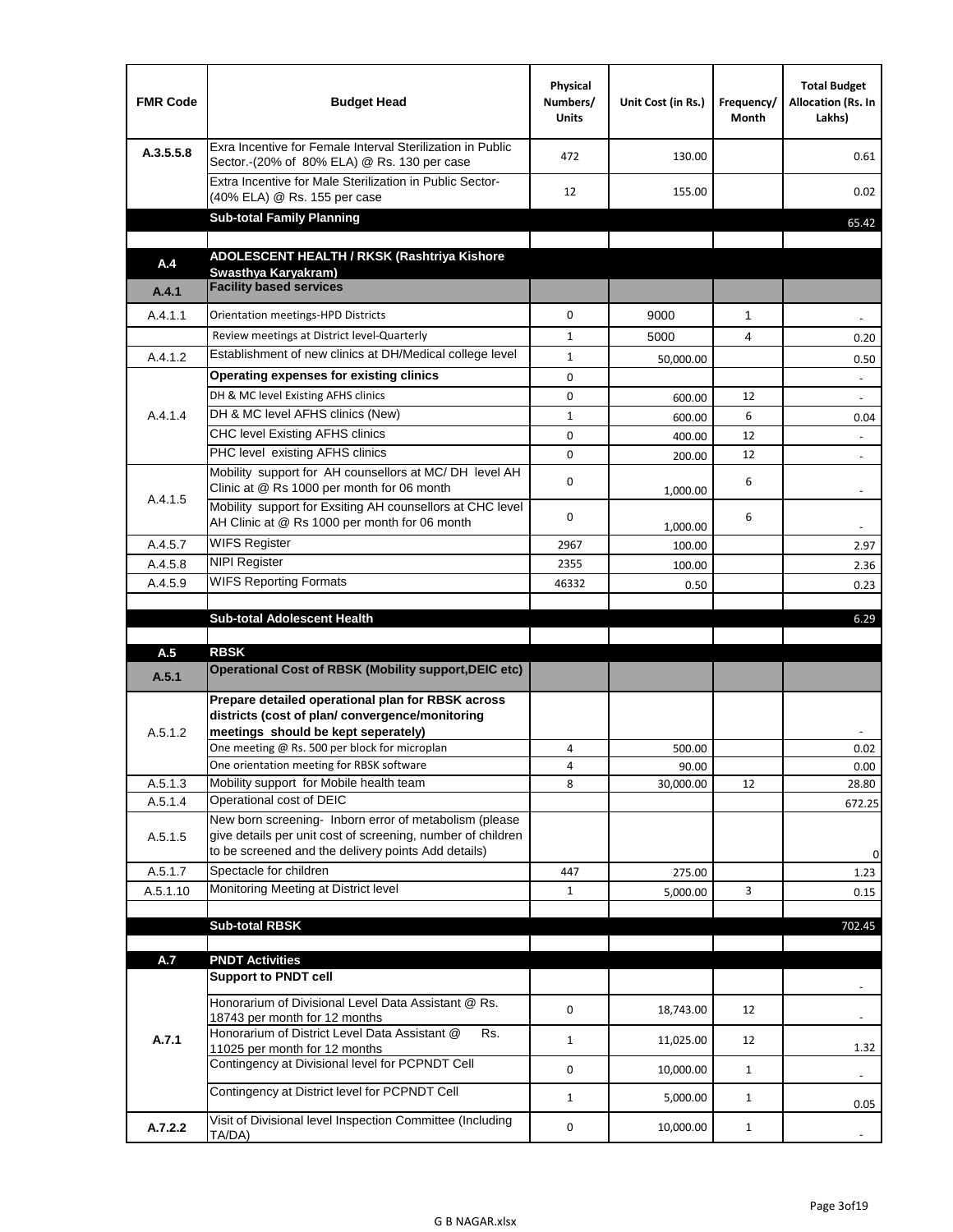| <b>FMR Code</b> | <b>Budget Head</b>                                                                                                                              | Physical<br>Numbers/<br><b>Units</b> | Unit Cost (in Rs.) | Frequency/<br><b>Month</b> | <b>Total Budget</b><br><b>Allocation (Rs. In</b><br>Lakhs) |
|-----------------|-------------------------------------------------------------------------------------------------------------------------------------------------|--------------------------------------|--------------------|----------------------------|------------------------------------------------------------|
| A.7.2.5         | Orientation of Member of District advisory Committee at<br><b>Divisional Level</b>                                                              | $\Omega$                             | 200,000.00         | $\mathbf{1}$               | $\overline{\phantom{m}}$                                   |
| A.7.2.9         | Capacity building of DGCS, CJM, District officers, Nodal<br>Officers, Ultrasound Owners, ASHA and AWWs<br>workshop at Districts and Block level |                                      |                    |                            |                                                            |
|                 | <b>District level</b>                                                                                                                           | $\mathbf{1}$                         | 10,000.00          | $\mathbf{1}$               | 0.10                                                       |
|                 | <b>Block level</b>                                                                                                                              | 4                                    | 5,000.00           | $\mathbf{1}$               | 0.20                                                       |
|                 | <b>Sub-total PNDT activities</b>                                                                                                                |                                      |                    |                            | 1.67                                                       |
|                 |                                                                                                                                                 |                                      |                    |                            |                                                            |
| A.8             | <b>Human Resources</b>                                                                                                                          |                                      |                    |                            |                                                            |
| A.8.1           | <b>Contractual Staff &amp; Services</b>                                                                                                         |                                      |                    |                            |                                                            |
| A.8.1.1         | <b>ANMs, Supervisory Nurses, LHVs</b>                                                                                                           |                                      |                    |                            |                                                            |
| A.8.1.1.1       | <b>ANMs</b>                                                                                                                                     |                                      |                    |                            |                                                            |
| A.8.1.1.1.a     | Honorarium of ANMs (New)                                                                                                                        | 0                                    | 11,550.00          | 6                          | ä,                                                         |
|                 | Honorarium of ANMs (Existing)                                                                                                                   | $\overline{2}$                       | 11,550.00          | 12                         | 2.77                                                       |
| A.8.1.1.1.f     | Honorarium of ANMs (New)                                                                                                                        | 15                                   | 11,550.00          | 6                          | 10.40                                                      |
|                 | Honorarium of ANMs (Existing)                                                                                                                   | 36                                   | 11,550.00          | 12                         | 49.90                                                      |
| A.8.1.1.2       | <b>Staff Nurses</b>                                                                                                                             |                                      |                    |                            |                                                            |
| A.8.1.1.2.a     | <b>DH</b>                                                                                                                                       |                                      |                    |                            | $\blacksquare$                                             |
| A.8.1.1.2.b     | Honorarium of SNs (New)                                                                                                                         | 0                                    | 19,060.00          | 6                          |                                                            |
|                 | Honorarium of SNs (Existing)                                                                                                                    | 18                                   | 19.060.00          | 12                         | 41.17                                                      |
|                 | <b>Staff Nurse-NRC</b>                                                                                                                          |                                      |                    |                            | $\mathbf{r}$                                               |
|                 | Old, SNs @19060/Month for 12 months                                                                                                             | $\overline{2}$                       | 19,060.00          | 12                         | 4.57                                                       |
|                 | New, SNs @18150 per Month                                                                                                                       | $\overline{2}$                       | 18,150.00          | 6                          | 2.18                                                       |
|                 | <b>Staff Nurse-SNCU</b>                                                                                                                         |                                      |                    |                            |                                                            |
| A.8.1.1.2.f     | Exiting Staff Nurse Honorarium @ Rs.19060/- p.m. for 12<br>months                                                                               | $\Omega$                             | 19,060.00          | 12                         | $\overline{\phantom{a}}$                                   |
|                 | New Staff Nurse Honorarium @ Rs.18150/- p.m. for 6 months                                                                                       | 0                                    | 18,150.00          | 6                          |                                                            |
|                 | <b>Staff Nurse-NBSU</b>                                                                                                                         |                                      |                    |                            |                                                            |
|                 | Staff Nurse Honorarium @ Rs.18150/- p.m. (For 6 Months)                                                                                         | 6                                    | 18,150.00          | 12                         | 13.07                                                      |
|                 | Human Resource Pediatric Intencive Care unit (PICU)                                                                                             |                                      |                    |                            |                                                            |
| A.8.1.1.2.g     | Staff Nurses Honorarium @ Rs. 18,150 per months for 12                                                                                          | 0                                    |                    | 12                         |                                                            |
|                 | months                                                                                                                                          |                                      | 18,150.00          |                            |                                                            |
| A.8.1.2.1       | <b>Laboratory Technicians</b>                                                                                                                   |                                      |                    |                            |                                                            |
| A.8.1.2.1.a     | Honorarium of Laboratory Technician                                                                                                             |                                      |                    |                            | 6.93                                                       |
| A.8.1.3         | <b>Specialists</b>                                                                                                                              |                                      |                    |                            |                                                            |
| A.8.1.3.1.b     | Honorarium of Contractual Gynaecologists/Surgeons                                                                                               | $\mathbf 0$                          | 80,000.00          | 12                         |                                                            |
| A.8.1.3.3       | Anesthetists                                                                                                                                    |                                      |                    |                            |                                                            |
| A.8.1.3.3.b     | Honorarium of Contractual Anesthetists                                                                                                          | 0                                    | 80,000.00          | 12                         |                                                            |
| A.8.1.3.5       | Specialists for CH (Pediatrician etc) in SNCU, NBSU, NRC                                                                                        |                                      |                    |                            |                                                            |
|                 | Existing @ 78650/month for 12 Months                                                                                                            | 0                                    | 78,650.00          | 12                         | ÷.                                                         |
| A.8.1.3.5.d     | New Peadiatrician Honorarium @ Rs.71500/- p.m. for 6<br>months                                                                                  | 0                                    | 71,500.00          | 6                          |                                                            |
| A.8.1.3.7       | Dental surgeons and dentists                                                                                                                    |                                      |                    |                            |                                                            |
| A.8.1.3.7.a     | Honorarium of Dental Surgen                                                                                                                     |                                      |                    |                            | 0.00                                                       |
| A.8.1.5         | <b>Medical Officers</b>                                                                                                                         |                                      |                    |                            |                                                            |
| A.8.1.5.2       | Honorarium of Medical Officers (New)                                                                                                            | 3                                    | 41,580.00          | $\overline{2}$             | 2.49                                                       |
|                 | Honorarium of Medical Officers (Existing)                                                                                                       | 0                                    | 41,580.00          | 12                         |                                                            |
|                 | MOs for SNCU/ NBSU/NRC etc                                                                                                                      |                                      |                    |                            |                                                            |
| A.8.1.5.6       | Old, MO @41580 per Month                                                                                                                        | 0                                    | 41,580.00          | 12                         | $\blacksquare$                                             |
|                 | New, Mo@39600 Per Month                                                                                                                         | $\mathbf{1}$                         | 39,600.00          | 6                          | 2.38                                                       |
|                 | Human Resource Pediatric Intencive Care unit (PICU)                                                                                             |                                      |                    |                            |                                                            |
|                 | Existing, MO Honorarium @ Rs/41580/ Month for 12 Months                                                                                         | $\mathbf 0$                          | 41,580.00          | 12                         |                                                            |
| A.8.1.5.7       | New, MO Honorarium @ Rs. 39600 / Month for 6 Months                                                                                             | 0                                    | 39,600.00          | 6                          |                                                            |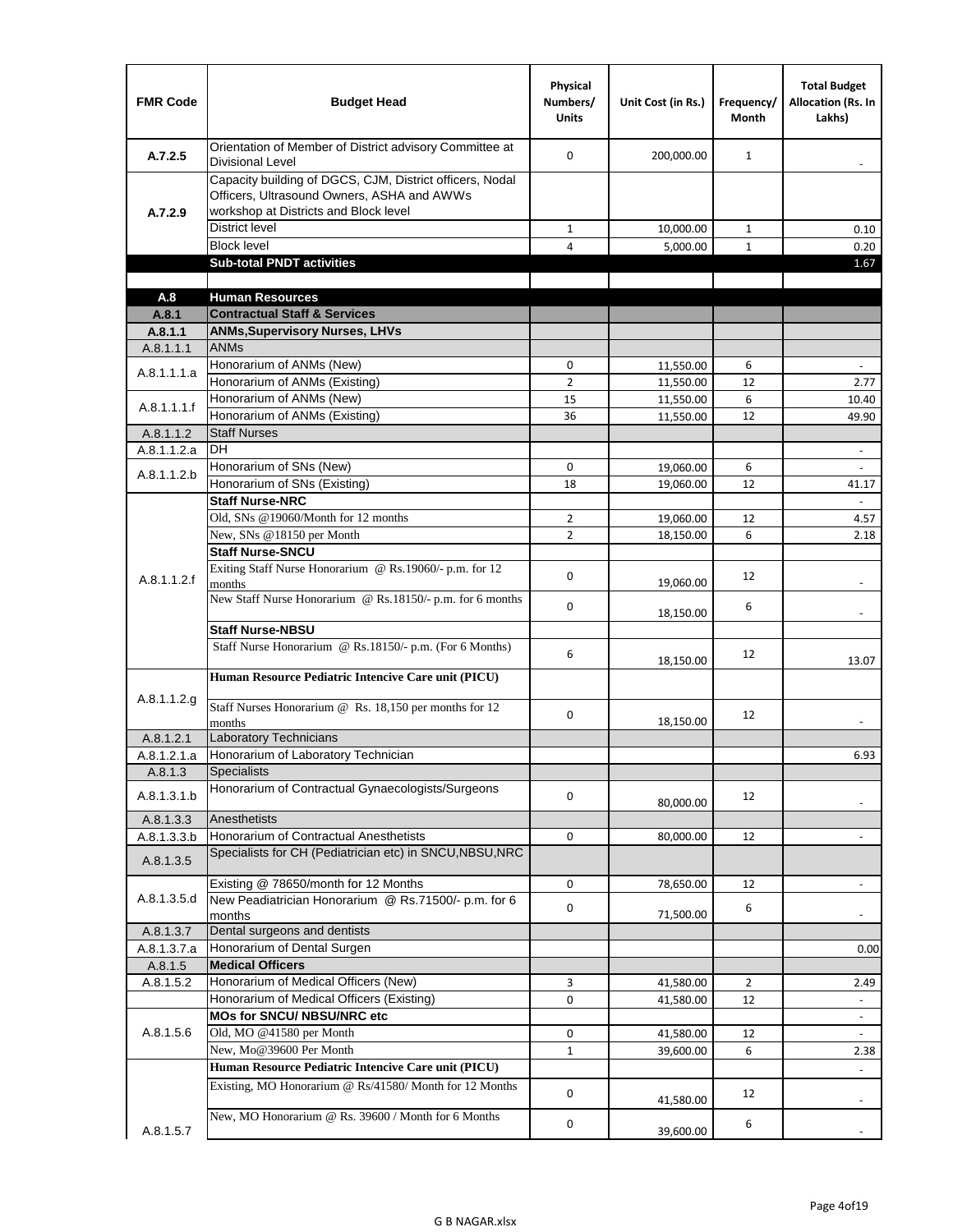| <b>FMR Code</b> | <b>Budget Head</b>                                                                    | Physical<br>Numbers/<br><b>Units</b> | Unit Cost (in Rs.) | Frequency/<br>Month | <b>Total Budget</b><br>Allocation (Rs. In<br>Lakhs) |
|-----------------|---------------------------------------------------------------------------------------|--------------------------------------|--------------------|---------------------|-----------------------------------------------------|
|                 | Medical Officer/Training Coordinator, Honorarium at                                   |                                      |                    |                     |                                                     |
|                 | <b>Medical College</b><br>Old, Trg. Coord. @41580/month for 12 Month                  | $\mathbf 0$                          | 41,580.00          | 12                  |                                                     |
|                 | New, Trg. Coord.@39600/month for 6 Month                                              | $\Omega$                             | 39,600.00          | 6                   |                                                     |
| A.8.1.7.2       | Honorarium of X-Ray Technician for 12 months                                          |                                      |                    |                     |                                                     |
| A.8.1.7.4       | RBSK teams (Exclusive mobile health team & DEIC<br>Staff)                             |                                      |                    |                     |                                                     |
|                 | <b>MOs- AYUSH/MBBS</b>                                                                |                                      |                    |                     |                                                     |
|                 | <b>Honoraria Existing MBBS</b>                                                        | $\mathbf 0$                          | 41,675.00          | 12                  | $\blacksquare$                                      |
|                 | Honoraria New MBBS                                                                    | 0                                    | 37,800.00          | 6                   | $\overline{\phantom{a}}$                            |
| A.8.1.7.4.1     | Honoraria - BDS                                                                       | 4                                    | 40,516.00          | 12                  | 19.45                                               |
|                 | Honoraria - AYUSH (Existing)                                                          | 12                                   | 27,783.00          | 12                  | 40.01                                               |
|                 | Honoraria - AYUSH recruited upto March 16<br>Honoraria - AYUSH New                    | $\Omega$                             | 26,460.00          | 12                  |                                                     |
|                 | <b>Staff Nurse</b>                                                                    | 0<br>$\Omega$                        | 25,200.00          | 6                   | $\overline{\phantom{a}}$                            |
|                 | Honoraria - Staff Nurse                                                               | $\overline{7}$                       | 19,100.00          | 12                  | 16.04                                               |
|                 | <b>ANM</b>                                                                            |                                      |                    |                     |                                                     |
| A.8.1.7.4.2     | Honoraria - ANMs (Existing)                                                           | $\mathbf{1}$                         | 11,576.00          | 12                  | 1.39                                                |
|                 | Honoraria - ANM (Recruited upto March 16)                                             | $\mathbf 0$                          | 11,025.00          | 12                  | $\blacksquare$                                      |
|                 | Honoraria - ANM (New)                                                                 | 0                                    | 10,500.00          | 6                   |                                                     |
|                 | Paramedical                                                                           | $\mathbf 0$                          |                    |                     | $\omega$                                            |
|                 | Honoraria - Paramedical                                                               | 6                                    | 13,753.00          | 12                  | 9.90                                                |
|                 | <b>Pharmacists</b>                                                                    | 0                                    |                    |                     |                                                     |
| A.8.1.7.4.3     | Honoraria - Pharmacist (Existing)                                                     | $\mathbf 0$                          | 14,884.00          | 12                  | $\overline{\phantom{a}}$                            |
|                 | Honoraria - Pharmacist (Recruited upto March 16)                                      | $\overline{2}$                       | 14,175.00          | 12                  | 3.40                                                |
|                 | Honoraria - Pharmacist (New)                                                          | 0                                    | 13,500.00          | 6                   | $\overline{a}$                                      |
|                 | Sub Total RBSK mobile teams                                                           | $\Omega$                             |                    |                     | $\overline{\phantom{a}}$                            |
| A.8.1.7.5       | <b>Others</b><br>Honorarium of RMNCH/FP Counselors @ Rs.10760/- for                   |                                      |                    |                     |                                                     |
| A.8.1.7.5.1     | 12 months                                                                             | $\mathbf{1}$                         | 10,760.00          | 12                  | 1.29                                                |
|                 | <b>Adolescent Health counselors</b>                                                   |                                      |                    |                     | $\blacksquare$                                      |
|                 | AH counselors at DH level (1st & 2nd phase)                                           | 0                                    | 13,891.00          | 12                  |                                                     |
| A.8.1.7.5.2     | AH counselors DH level of 3nd phase                                                   | $\mathbf 0$                          | 13,230.00          | 12                  | $\overline{\phantom{a}}$                            |
|                 | AH counselors at DH/MC level (New)                                                    | 0                                    | 12,600.00          | 12                  | $\blacksquare$                                      |
|                 | AH counsellors at CHC level                                                           | $\mathbf 0$                          | 13,230.00          | 6                   | $\overline{\phantom{a}}$                            |
|                 | <b>Nutriionist</b>                                                                    | 0                                    |                    |                     | $\overline{\phantom{a}}$                            |
| A.8.1.7.5.4     | Old, Nutrist. @17325 per Month for 12 months                                          | $\mathbf{1}$                         | 17,325.00          | 12                  | 2.08                                                |
|                 | New, Nutrist. $@16500$ per Month for 6 months                                         | 0                                    | 16,500.00          | 6                   |                                                     |
|                 | <b>HR for Cold Chain</b><br>Hononarium of Cold Chain Handlers at Division level       | 0                                    |                    |                     |                                                     |
|                 |                                                                                       | 0                                    | 11,430.00          | 12                  |                                                     |
|                 | Hononarium of Cold Chain Handlers at District level                                   | $\mathbf{1}$                         | 11,430.00          | 12                  | 1.37                                                |
|                 | Hononarium of Technician (Refeigator Machenic) at                                     | 0                                    | 19,060.00          | 12                  |                                                     |
|                 | <b>Division level</b><br>Technician (Refeigator Machenic) at District level           | $1\,$                                | 19,060.00          | 12                  | 2.29                                                |
| A.8.1.7.7       | Honararium of Vaccince Strore Keeper at Division level                                |                                      |                    |                     |                                                     |
|                 |                                                                                       | 0                                    | 25,410.00          | 12                  | $\overline{\phantom{a}}$                            |
|                 | Honararium of Vaccince Van Driver at Division level                                   | 0                                    | 19,060.00          | 12                  | $\overline{\phantom{a}}$                            |
|                 | <b>HR for Blood Bank Storage/Unit</b><br>Man Power Support at 89 Blood Banks          |                                      |                    |                     |                                                     |
|                 | Man Power Support at 118 Blood Storage Centre                                         |                                      |                    |                     | 15.67                                               |
|                 |                                                                                       |                                      |                    |                     | 14.40                                               |
|                 | Manpower support of 18 BCTV<br>Staff for Training Institutes/ SIHFW/ Nursing Training |                                      |                    |                     | 0.00                                                |
| A.8.1.7.8       |                                                                                       |                                      |                    |                     | 0                                                   |
|                 | Incentive/ Awards etc. to SN, ANMs etc.                                               |                                      |                    |                     | $\overline{\phantom{a}}$                            |
|                 | SBA Trained ANMs at L1 SCs from 6th delivery every month                              | 0                                    | 300.00             |                     | $\blacksquare$                                      |
|                 | SBA Trained ANMs/SNs at APHCs/PHCs starting from 16th<br>Delivery every month         | 0                                    | 300.00             |                     |                                                     |
| A.8.1.8         | SBA Trained ANMs/SNs at Non FRU CHCs/BPHCs starting from                              | 0                                    |                    |                     |                                                     |
|                 | 51st Delivery every month                                                             |                                      | 300.00             |                     |                                                     |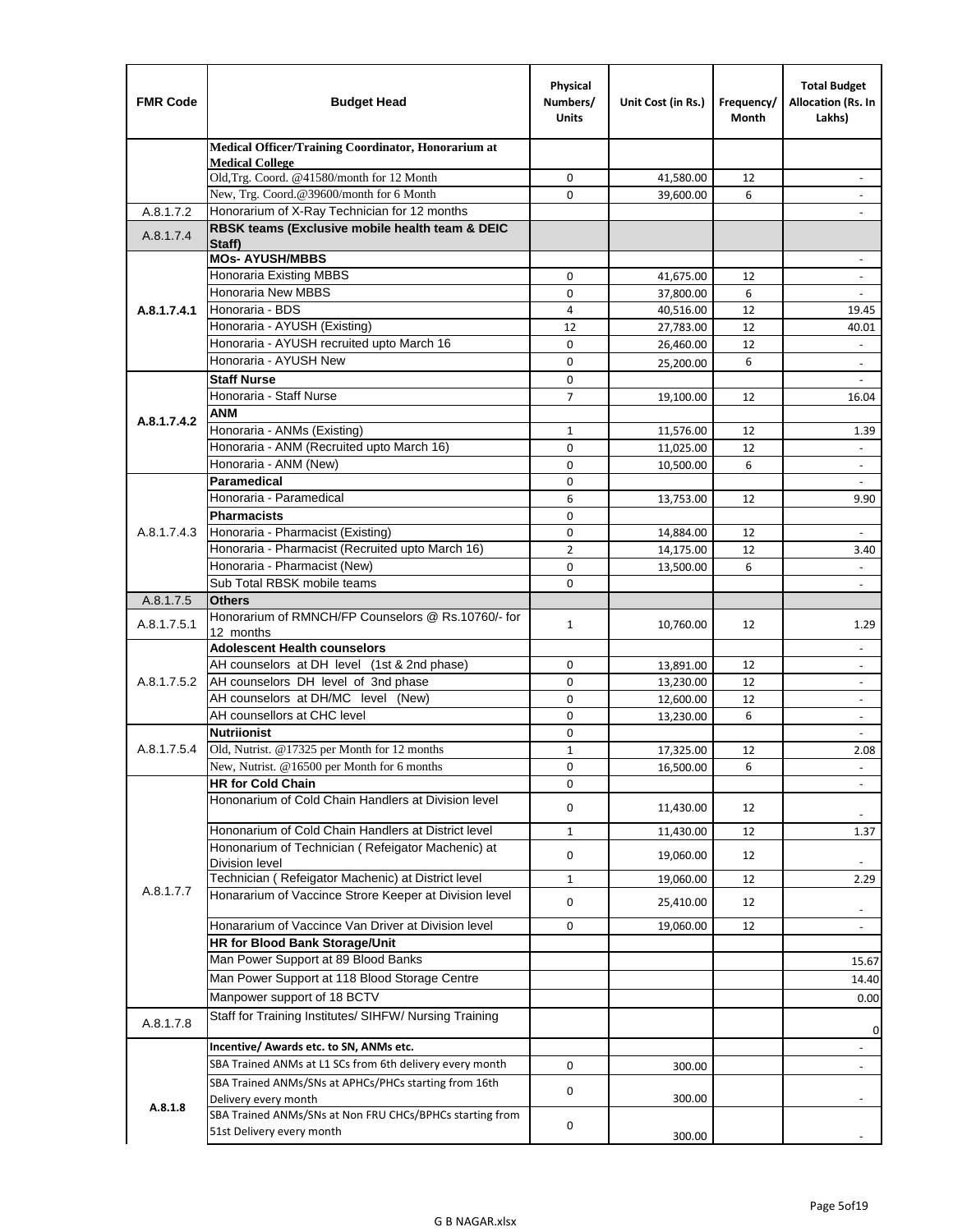| <b>FMR Code</b>  | <b>Budget Head</b>                                                                                      | Physical<br>Numbers/<br><b>Units</b> | Unit Cost (in Rs.) | Frequency/<br>Month | <b>Total Budget</b><br>Allocation (Rs. In<br>Lakhs) |
|------------------|---------------------------------------------------------------------------------------------------------|--------------------------------------|--------------------|---------------------|-----------------------------------------------------|
|                  | Incentives for EMOC teams at below District level starting from<br>6th CS every month @Rs 3000/CS       | $\mathbf 0$                          | 3,000.00           |                     |                                                     |
| A.8.1.9          | Honorarium of Data Entry Operator at DH                                                                 |                                      |                    |                     | 0.92                                                |
| A.8.1.10         | <b>Other Incentives Schemes (PI.Specify)</b>                                                            |                                      |                    |                     |                                                     |
| A.8.1.10.1       | Fixed difficult area Incentive                                                                          | $\mathbf 0$                          |                    |                     |                                                     |
| A.8.1.10.2       | FRU Operationalization for Gynae & anaesthetist<br>specialist on call from govt sector for NHPDs & HPDs | 80                                   | 3,000.00           |                     | 2.40                                                |
| A.8.1.10.3       | FRU Operationalization Gynaecologists specialist on call<br>for NHPDs & HPDs                            | 40                                   | 4,500.00           |                     | 1.80                                                |
| A.8.1.10.4       | FRU Operationalization anaesthetist specialist on call for<br><b>NHPDs &amp; HPDs</b>                   | 80                                   | 3,000.00           |                     | 2.40                                                |
| A.8.1.10.5       | Performance based Incentives to RMNCH+A Counsellors<br>in Family Planning @ Rs.50/ client               | 120                                  | 50.00              |                     | 0.06                                                |
| A.8.1.11         | <b>Support Staff for Health Facilities</b>                                                              |                                      |                    |                     |                                                     |
|                  | <b>HR-NRC</b>                                                                                           |                                      |                    |                     | $\blacksquare$                                      |
|                  | Cook                                                                                                    |                                      |                    |                     |                                                     |
|                  | Old, Cook @7500 per Month for 12 months                                                                 | $\mathbf{1}$                         | 7,500.00           | 12                  | 0.90                                                |
|                  | New, Cook @7500 per Month for 6 months                                                                  | 0                                    | 7,500.00           | 6                   | $\Box$                                              |
|                  | <b>Care Taker</b><br>Old, Caretaker @6400 per Month for 12 months                                       | $\mathbf{1}$                         | 6,400.00           | 12                  | 0.77                                                |
|                  | New, Caretaker @6400 per Month for 6 months                                                             | 0                                    | 6,400.00           | 6                   | ÷,                                                  |
|                  | <b>Cleaner</b>                                                                                          |                                      |                    |                     |                                                     |
|                  | Old, Cleaner @6400 per Month for 12 months                                                              | $\mathbf{1}$                         | 6,400.00           | 12                  | 0.77                                                |
|                  | New, Cleaner @6400 per Month for 6 months                                                               | $\mathbf 0$                          | 6,400.00           | 6                   |                                                     |
|                  | <b>HR-SNCU</b>                                                                                          |                                      |                    |                     |                                                     |
| A.8.1.11.f       | Cleaner/ Ward Ayah/Security Guard                                                                       |                                      |                    |                     |                                                     |
|                  | Existing CL/WA Honorarium @ Rs. 6400/monty for 12<br>months                                             | $\mathbf 0$                          | 6,400.00           | 12                  |                                                     |
|                  | New CL/WA/SG Honorarium @ Rs. 6400/month for 6<br>month                                                 | 0                                    | 6,400.00           | 6                   |                                                     |
|                  | <b>Data Entry Oprator</b>                                                                               |                                      |                    |                     |                                                     |
|                  | old DEO Honorarium @ Rs.12000/- p.m. for 12 months                                                      | $\mathbf 0$                          | 12,000.00          | 12                  |                                                     |
|                  | New DEO Honorarium @ Rs.12000/- p.m. for 6 months                                                       | $\mathbf 0$                          | 12,000.00          | 6                   |                                                     |
|                  | Human Resource Pediatric Intencive Care unit (PICU)                                                     |                                      |                    |                     |                                                     |
|                  | Ward Aaya/Sweeper Honorarium @ Rs. 6400/Month for 6                                                     |                                      |                    |                     |                                                     |
|                  | months                                                                                                  | $\mathbf 0$                          | 6,400.00           | 6                   |                                                     |
|                  | Sub-total HR                                                                                            |                                      |                    |                     | 273.16                                              |
|                  |                                                                                                         |                                      |                    |                     |                                                     |
| A.9              | <b>TRAINING</b><br>Skill lab                                                                            |                                      |                    |                     |                                                     |
| A.9.1<br>A.9.1.3 | Training Motivation and follow up visit                                                                 |                                      |                    |                     | 0                                                   |
| A.9.3            | <b>Maternal Health Training</b>                                                                         |                                      |                    |                     | $\blacksquare$                                      |
| A.9.3.1.4        | Training of ANMs / LHVs in SBA                                                                          |                                      |                    |                     | $\overline{\phantom{a}}$                            |
| A.9.3.7          | Other maternal health training (please specify)                                                         |                                      |                    |                     |                                                     |
| A.9.3.7.1        | MDR training of District and Block level officials                                                      | 1                                    | 22,950.00          |                     | 0.23                                                |
| A.9.3.7.5        | ANM Training on new ANC guidelines and HRPs                                                             |                                      |                    |                     |                                                     |
|                  | District level                                                                                          | 1                                    | 29,300.00          |                     | 0.29                                                |
|                  | <b>Block Level</b>                                                                                      | 4                                    | 31,050.00          |                     | 1.24                                                |
| A.9.10           | <b>Training (Nursing)</b>                                                                               |                                      |                    |                     | $\blacksquare$                                      |
| A.9.10.1         | Strengthening of Existing Training Institutions/Nursing School<br>excluding infrastructure and HR.      | 0                                    | 4,300,000.00       |                     |                                                     |
| A.9.10.2         | New Training Institutions/School                                                                        | $\mathbf{1}$                         | 152,000.00         |                     | 1.52                                                |
|                  | <b>National Dewarming Day</b>                                                                           |                                      |                    |                     |                                                     |
| A.9.11.3         | Orientaion meeting-District level                                                                       | $\mathbf 1$                          | 5000               | $\overline{2}$      | 0.10                                                |
|                  | Orientaion meeting-Block level                                                                          | 4                                    | 7500               | $\overline{2}$      | 0.60                                                |
| A.9.12           | <b>RBSK training</b>                                                                                    |                                      |                    |                     |                                                     |
| A.9.12.1         | RBSK Training -Training of Mobile health team -<br>technical and managerial (5 days)                    |                                      |                    |                     | 0                                                   |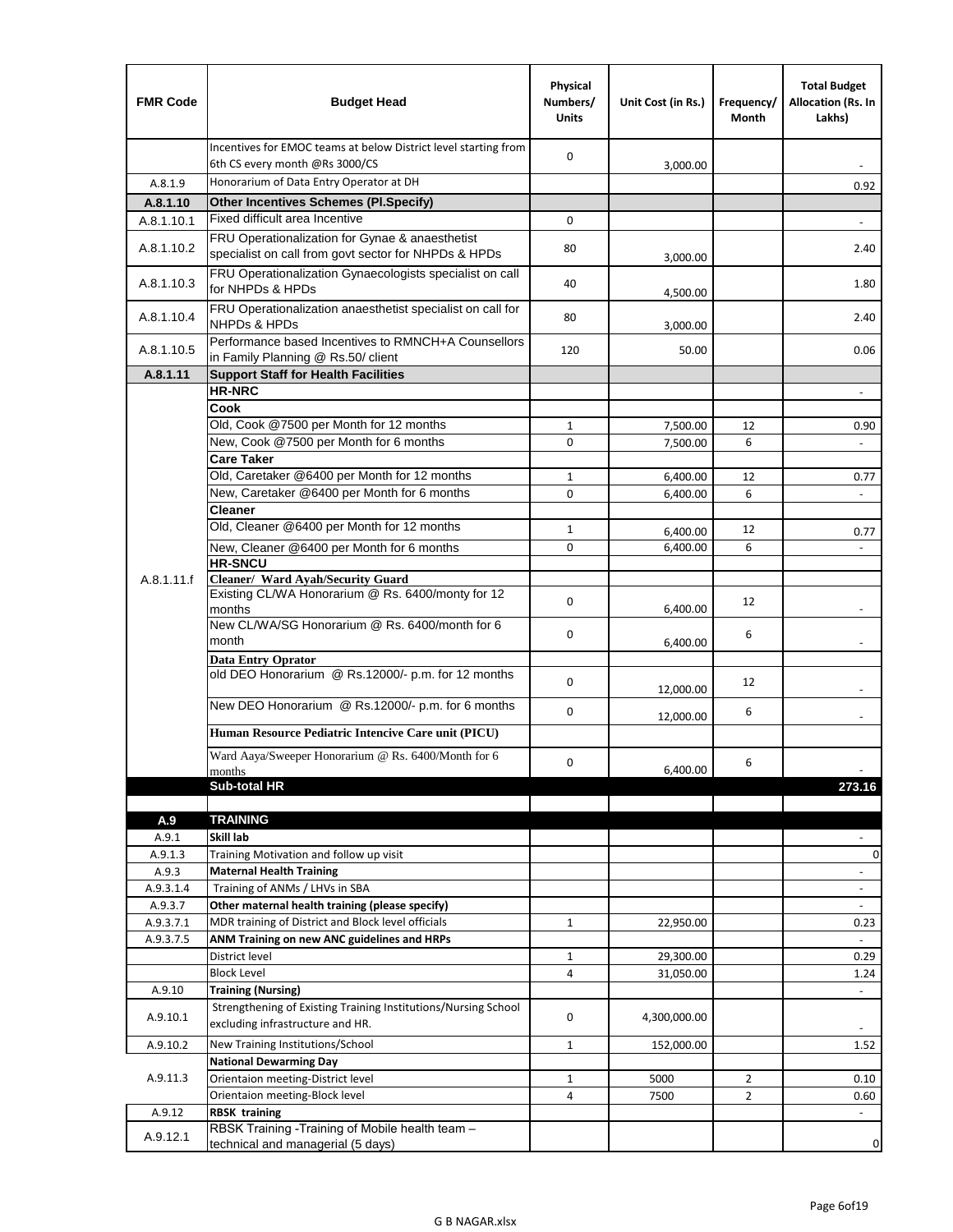| <b>FMR Code</b>    | <b>Budget Head</b>                                                                           | Physical<br>Numbers/<br><b>Units</b> | Unit Cost (in Rs.) | Frequency/<br><b>Month</b> | <b>Total Budget</b><br>Allocation (Rs. In<br>Lakhs) |
|--------------------|----------------------------------------------------------------------------------------------|--------------------------------------|--------------------|----------------------------|-----------------------------------------------------|
|                    |                                                                                              |                                      |                    |                            |                                                     |
|                    | <b>Sub-total Training</b>                                                                    |                                      |                    |                            | 3.98                                                |
| A.10               | <b>PROGRAMME MANAGEMENT</b>                                                                  |                                      |                    |                            |                                                     |
| A.10.2             | Contractual Staff for DPMSU recruited and in position                                        |                                      |                    |                            |                                                     |
| A.10.2.1           | District Programme Manager                                                                   | $\mathbf{1}$                         | 39,690.00          | 12                         | 4.76                                                |
| A.10.2.2           | District Accounts Manager                                                                    | 1                                    | 32,303.00          | 12                         | 3.88                                                |
| A.10.2.3           | District Data Manager                                                                        | $\mathbf{1}$                         |                    | 12                         |                                                     |
| A.10.2.4           | Consultants/ Programme Officers (Kindly Specify)                                             | $\mathbf 0$                          | 22,050.00          |                            | 2.65                                                |
|                    | Honorarium of RKSK Coordinator                                                               | 0                                    | 25,000.00          | 9                          | $\overline{\phantom{a}}$                            |
| A.10.2.5           | Accountants                                                                                  | 0                                    |                    |                            |                                                     |
| A.10.2.6           | Data Entry Operators                                                                         | 0                                    |                    |                            | $\overline{\phantom{a}}$                            |
| A.10.2.7           | Support Staff (Kindly Specify)                                                               | $\mathbf{1}$                         | 8,269.00           | 12                         | 0.99                                                |
| A.10.2.8.1         | Operational Cost for DPMU unit                                                               | $\mathbf{1}$                         | 89,250.00          | 12                         | 10.71                                               |
| A.10.2.8.5         | <b>DEIC Managers</b>                                                                         | $\mathbf{1}$                         | 33,000.00          | 10                         | 3.30                                                |
| A.10.3             | <b>Strengthening of Block PMU</b>                                                            |                                      |                    |                            |                                                     |
| A.10.3.1           | <b>Block Programme Manager</b>                                                               |                                      |                    |                            | 11.64                                               |
| A.10.3.2           | <b>Block Accounts Manager</b>                                                                |                                      | 12,128.00          | 12                         | 5.82                                                |
| A.10.3.7.1         | Operational Cost for BPMU unit                                                               | 4                                    | 15,000.00          | 12                         | 7.20                                                |
| A.10.6             | <b>Concurrent Audit system</b><br>Monthly Concurrent Audit                                   | $\mathbf{1}$                         |                    | 12                         | 0.54                                                |
|                    | <b>Block Spesific Work</b>                                                                   | 4                                    | 4,500.00<br>500.00 | 12                         | 0.24                                                |
| A.10.7             | <b>Mobility Support, Field Visits</b>                                                        |                                      |                    |                            |                                                     |
| A.10.7.2           | <b>DPMU/District</b>                                                                         | $\overline{2}$                       | 30,000.00          | 12                         | 7.20                                                |
| A.10.7.3           | <b>BPMU/Block</b>                                                                            | 4                                    | 30,000.00          | 12                         | 14.40                                               |
| A.10.8.1           | Vehicles for Divisional / AD office                                                          | 0                                    | 30,000.00          | 12                         |                                                     |
|                    |                                                                                              |                                      |                    |                            |                                                     |
|                    | <b>Sub-total Programme Management</b>                                                        |                                      |                    |                            | 73.33                                               |
|                    | Total of RMNCH+A                                                                             |                                      |                    |                            | 1,734.61                                            |
|                    |                                                                                              |                                      |                    |                            |                                                     |
| в                  | Additionalities under NRHM (Mission Flexible Pool)                                           |                                      |                    |                            |                                                     |
|                    |                                                                                              |                                      |                    |                            |                                                     |
| <b>B1</b>          | <b>ASHA</b>                                                                                  |                                      |                    |                            |                                                     |
| B1.1.1.3           | <b>Supplementary training for ASHAs</b><br>TOT of ASHA Trainer- I round (at RHFWTC)          |                                      |                    |                            |                                                     |
| B1.1.1.3.1         | Batch cost+Equipment+Module+ Monitoring Visit                                                |                                      |                    |                            |                                                     |
| B1.1.1.3.2         | TOT of ASHA Trainers -II Round (at RHFWTC)                                                   |                                      |                    |                            |                                                     |
| B1.1.1.4           | Post training support and supervision                                                        |                                      |                    |                            | $\sim$                                              |
|                    | Supervision costs by ASHA facilitators<br>(12 months)                                        |                                      |                    |                            | 23.40                                               |
| B1.1.1.4.1         | Supervision costs by ASHA facilitators<br>(6 months)                                         |                                      |                    |                            |                                                     |
|                    |                                                                                              |                                      |                    |                            |                                                     |
| B1.1.1.4.2         | Monthly review Meeting of ASHA Sangini with BCPM                                             |                                      |                    |                            | 0.70                                                |
| B <sub>1.1.3</sub> | Performance Incentive/Other Incentive to ASHAs (if                                           |                                      |                    |                            |                                                     |
| B1.1.3.1           | any)<br><b>ASHA incentives under Maternal Health</b>                                         |                                      |                    |                            |                                                     |
| B1.1.3.1.2         | Maternal Death Audit Information                                                             | 89                                   | 200.00             |                            | 0.18                                                |
| B1.1.3.2           | Incentive to ASHA under Child Health                                                         |                                      |                    |                            | ÷.                                                  |
| B1.1.3.2.1         | Incentive for Home Based Newborn Care programme                                              | 26208                                | 250.00             |                            | 65.52                                               |
| B1.1.3.2.4         | Incentive for referral of SAM cases to NRC @ Rs.50/Case                                      | 240                                  | 50.00              |                            | 0.12                                                |
| B1.1.3.2.5         | Incentive for follow up of discharge of SAM children from<br>NRCs @ Rs. 100/ for 4 Follow up | 240                                  | 100.00             |                            | 0.24                                                |
| B1.1.3.3           | ASHA Incentives under family planning (ESB/ PPIUCD/<br>Others)                               |                                      |                    |                            |                                                     |
| B1.1.3.3.1         | ASHA PPIUCD incentive for accompanying the client for<br>PPIUCD insertion                    | 1593                                 | 150.00             |                            | 2.39                                                |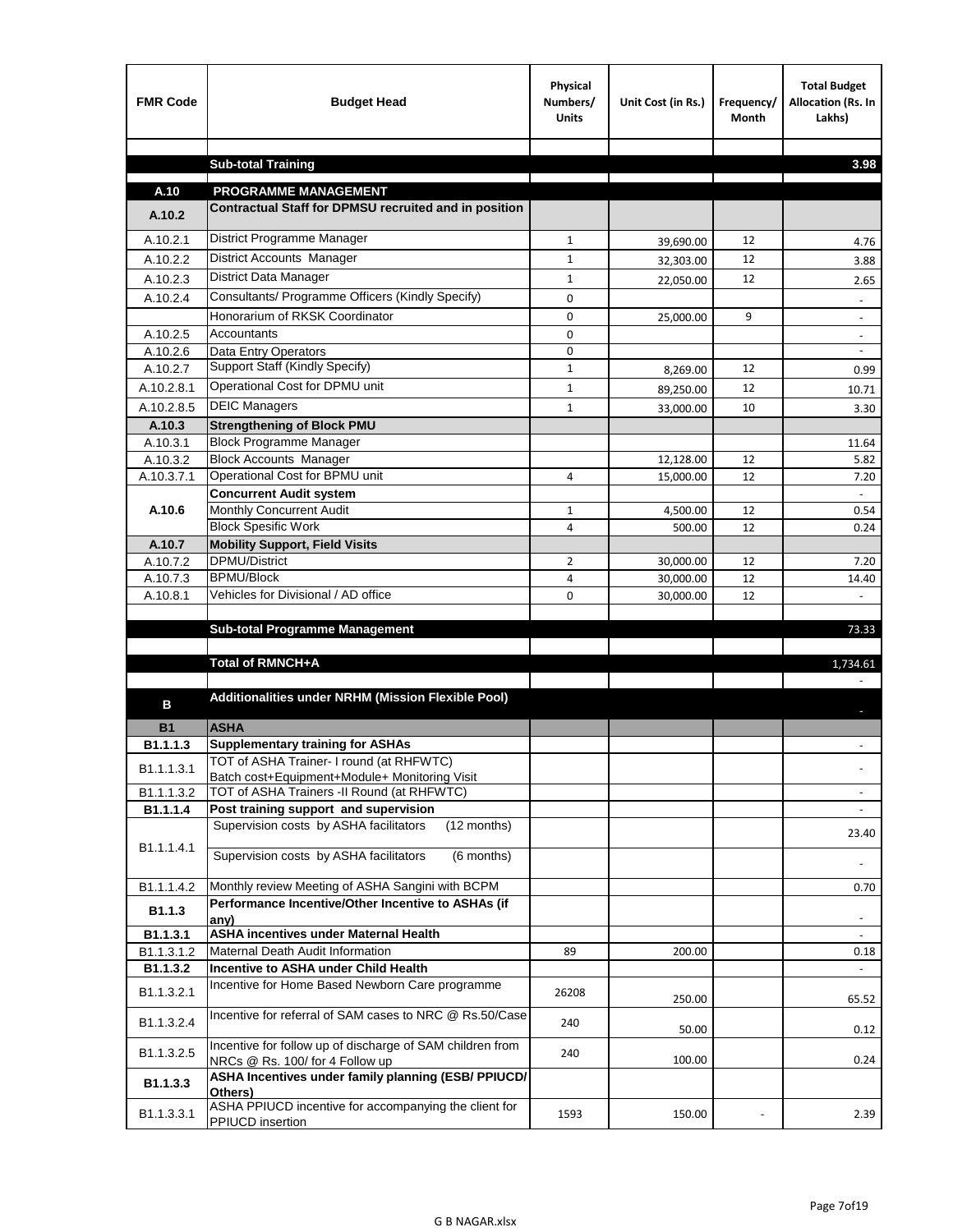| <b>FMR Code</b>                      | <b>Budget Head</b>                                                                                                                                                    | Physical<br>Numbers/<br><b>Units</b> | Unit Cost (in Rs.) | Frequency/<br>Month | <b>Total Budget</b><br><b>Allocation (Rs. In</b><br>Lakhs) |
|--------------------------------------|-----------------------------------------------------------------------------------------------------------------------------------------------------------------------|--------------------------------------|--------------------|---------------------|------------------------------------------------------------|
|                                      | ASHA incentive under ESB scheme for promoting<br>spacing of births @ 500/- per ASHA/client                                                                            | 316                                  | 500.00             |                     | 1.58                                                       |
| B <sub>1.1</sub> , 3, 3, 2           | Spacing for 2 years after marriage @ 500/- per<br>ASHA/client                                                                                                         | 282                                  | 500.00             |                     | 1.41                                                       |
| B1.1.3.3.3                           | ASHA Incentive under ESB scheme for promoting<br>adoption of limiting method upto two children @ Rs. 1000<br>per client                                               | 258                                  | 1,000.00           |                     | 2.58                                                       |
| B1.1.3.6                             | <b>ASHA Incentives (other)</b>                                                                                                                                        |                                      |                    |                     |                                                            |
| B <sub>1.1</sub> , 3, 5, 3           | ASHA incentive for NDD for 2 round                                                                                                                                    | 778                                  | 100.00             | $\overline{2}$      | 1.56                                                       |
| B <sub>1.1</sub> .3.6.1              | Amount to be released for 12 months for Routine<br>activities (4 month incentive for ASHAs those are yet to<br>be placed)                                             |                                      |                    |                     | 78.48                                                      |
| B1.1.3.6.4                           | Incentive to ASHA Facilitator (12 Months)                                                                                                                             |                                      |                    |                     | 1.40                                                       |
| B <sub>1.1</sub> .3.6.5              | Reimbursement of travel expenses for accompanying a<br>woman to facility for surgical abortion (MVA/EVA) @<br>Rs.150/-per case                                        | 80                                   | 150.00             |                     | 0.12                                                       |
| B <sub>1.1</sub> .3.6.6              | Reimbursement of travel expenses for accompanying a<br>woman to facility for medical abortion (MMA) @ Rs.225/-<br>per case                                            | 80                                   | 225.00             |                     | 0.18                                                       |
| B1.1.3.6.9                           | ASHA Torch (NO. of ASHA +AF) @ Rs. 262.20                                                                                                                             |                                      |                    |                     | 2.14                                                       |
| B1.1.3.7                             | Other (support provisions to ASHA such as uniform,<br>diary, ASHA Ghar etc)                                                                                           |                                      |                    |                     |                                                            |
| B <sub>1.1</sub> .3.7.2              | ASHA Payment Voucher, Payment Register and VHIR<br>1.@ Rs. 25/ASHA, 2.@Rs.50/AF, 3.@Rs.150/block for<br>ASHa master payment register,<br>4. @Rs.174.5/ASHA/B1.1.3.7.2 |                                      |                    |                     | 1.58                                                       |
| B <sub>1.1</sub> , 3.7.4             | ASHA SAREE (TA/DA for Attending monthly meeting) No.<br>of ASHA+AF @ Rs.450                                                                                           |                                      |                    |                     | 3.68                                                       |
| B1.1.5.1                             | Honorarium of Regional Coordinator                                                                                                                                    |                                      |                    |                     |                                                            |
| B <sub>1.1.5.2</sub>                 | Honararium of District Community Process Manager                                                                                                                      | $\mathbf{1}$                         | 32,303.00          | 12                  | 3.88                                                       |
| B1.1.5.3                             | Honararium of Block Community Process Manager                                                                                                                         | 4                                    | 12,000.00          | 12                  | 5.76                                                       |
|                                      | Mobility cost for ARC/AMG                                                                                                                                             |                                      |                    |                     |                                                            |
| B <sub>1.1.5.4</sub>                 | AMG cost                                                                                                                                                              | $\mathbf{1}$                         | 10,000.00          | $\mathbf{1}$        | 0.10                                                       |
|                                      | Quarterly BCPM meeting at Divisional Head Quarter @<br>rs. 500/BCPM/qtr.                                                                                              |                                      |                    |                     |                                                            |
|                                      |                                                                                                                                                                       |                                      |                    |                     |                                                            |
|                                      | <b>Sub Total of ASHA</b>                                                                                                                                              |                                      |                    |                     | 196.99214                                                  |
|                                      |                                                                                                                                                                       |                                      |                    |                     |                                                            |
| B.2                                  | <b>Untied Fund</b><br><b>CHCs</b>                                                                                                                                     |                                      |                    |                     |                                                            |
| B <sub>2.3</sub><br>B <sub>2.4</sub> | <b>PHCs</b>                                                                                                                                                           |                                      |                    |                     | 15.80<br>15.21                                             |
|                                      | <b>Sub Total of Untied Fund</b>                                                                                                                                       |                                      |                    |                     | 31.01015                                                   |
|                                      |                                                                                                                                                                       |                                      |                    |                     |                                                            |
| <b>B9</b>                            | <b>Mainstreaming of AYUSH</b>                                                                                                                                         |                                      |                    |                     |                                                            |
| B.9.1                                | Medical Officers at CHCs/ PHCs (Only AYUSH)                                                                                                                           |                                      |                    |                     |                                                            |
| B.9.1.1                              | <b>DH</b>                                                                                                                                                             | 3                                    | 29,106.00          | 12                  | 10.48                                                      |
| B.9.1.2                              | <b>FRUs</b>                                                                                                                                                           | 4                                    | 29,106.00          | 12                  | 13.97                                                      |
| B.9.1.3                              | Non FRU SDH/ CHC<br>24 X 7 PHC                                                                                                                                        | $\mathbf{1}$                         | 29,106.00          | 12                  | 3.49                                                       |
| B.9.1.4                              | Non-24 X 7 PHCs/ APHCs                                                                                                                                                | 6                                    | 29,106.00          | 12                  | 20.96                                                      |
| B.9.1.5<br>B.9.2                     | Other Staff Nurses and Supervisory Nurses/ AYUSH                                                                                                                      | 3                                    | 29,106.00          | 12                  | 10.48                                                      |
| B.9.2.1                              | pharmacists (Only AYUSH)<br>DH                                                                                                                                        | $\mathbf 0$                          |                    | 12                  |                                                            |
|                                      | <b>FRUs</b>                                                                                                                                                           |                                      | 10,914.75          |                     | ٠                                                          |
| B.9.2.2                              | Non FRU SDH/ CHC                                                                                                                                                      | 0                                    | 10,914.75          | 12                  | -                                                          |
| B.9.2.3                              |                                                                                                                                                                       | 0                                    | 10,914.75          | 12                  | $\frac{1}{2}$                                              |
| B.9.2.4                              | 24 X 7 PHC                                                                                                                                                            | $\overline{2}$                       | 10,914.75          | 12                  | 2.62                                                       |
| B.9.2.5                              | Non-24 X 7 PHCs                                                                                                                                                       | 0                                    | 10,914.75          | 12                  | $\overline{\phantom{a}}$                                   |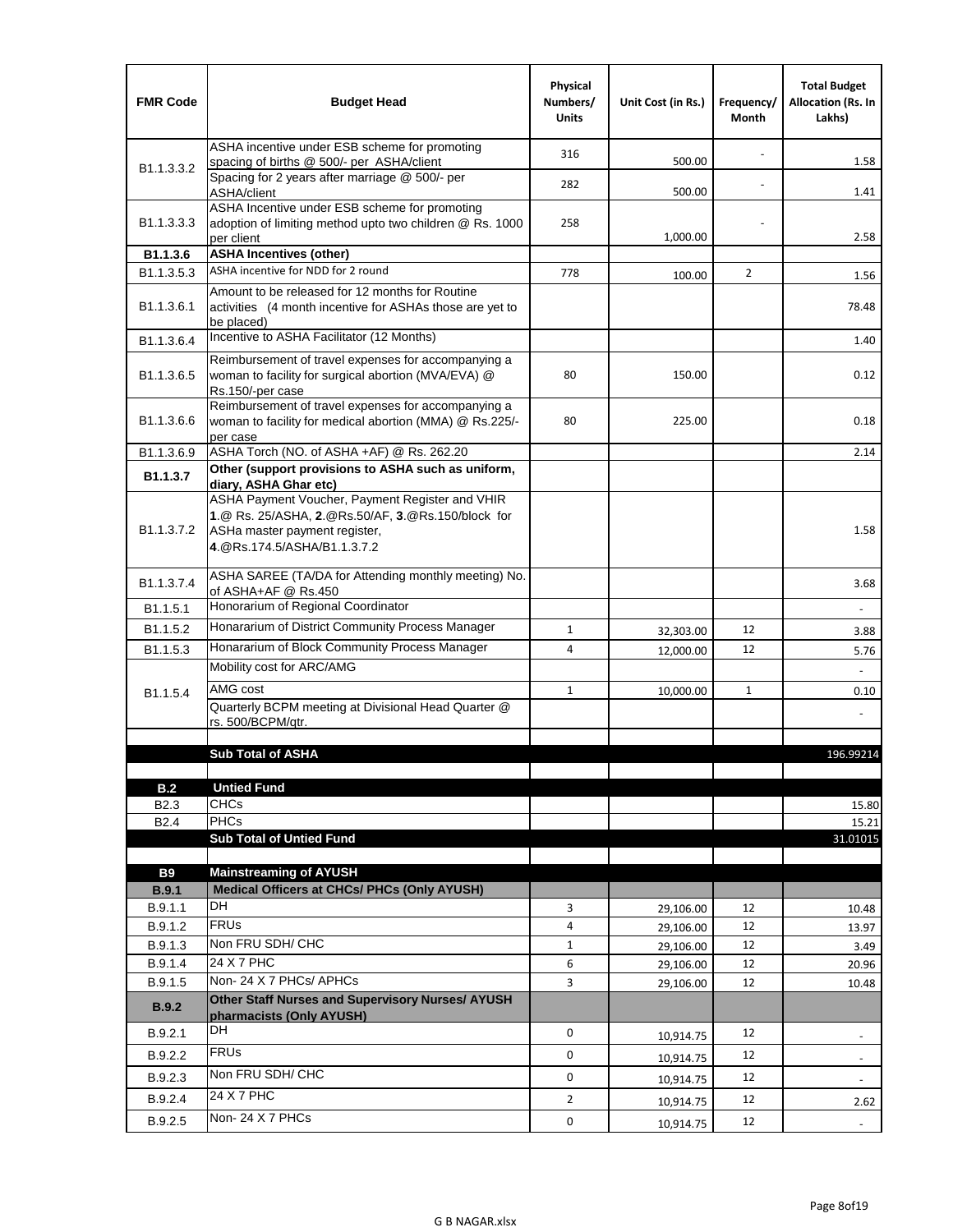| <b>FMR Code</b>   | <b>Budget Head</b>                                                                              | Physical<br>Numbers/<br><b>Units</b> | Unit Cost (in Rs.) | Frequency/<br>Month | <b>Total Budget</b><br>Allocation (Rs. In<br>Lakhs) |
|-------------------|-------------------------------------------------------------------------------------------------|--------------------------------------|--------------------|---------------------|-----------------------------------------------------|
|                   | Panchkarma Unit Lokbabdhu Rajnarayna Joint<br><b>Hospital, Lucknow</b>                          |                                      |                    |                     |                                                     |
| B.9.2.6           | Honararium of Panchkarma Technician (1Male and 1<br>Female)                                     | 0                                    | 10,000.00          | 12                  |                                                     |
|                   | Honorarium of Panchkarma Attendent                                                              | 0                                    | 8,000.00           | 12                  |                                                     |
|                   | Lumpsum amount for Sweeper (Safai Karmi)                                                        |                                      |                    |                     | 0                                                   |
| <b>B9.3</b>       | <b>Other Activities (Excluding HR)</b>                                                          |                                      |                    |                     |                                                     |
| B9.3.1            | Contingency AYUSH wings                                                                         | $\mathbf{1}$                         | 20,000.00          |                     | 0.20                                                |
| B9.3.3            | Establishment of Panchkarma Unit                                                                |                                      |                    |                     | $\mathbf 0$                                         |
| B9.3.4            | Construction of AYUSH Wing                                                                      | $\mathbf{1}$                         | 3,000,000.00       |                     | 30.00                                               |
|                   |                                                                                                 |                                      |                    |                     |                                                     |
|                   | Sub Total of Mainstreaming of AYUSH                                                             |                                      |                    |                     | 92.20                                               |
|                   |                                                                                                 |                                      |                    |                     |                                                     |
| <b>B10</b>        | <b>IEC-BCC NRHM</b><br><b>Girls Child Day</b>                                                   |                                      |                    |                     |                                                     |
| B.10.3.5          | <b>Division level</b>                                                                           | 0                                    | 50,000.00          | 1                   |                                                     |
|                   | <b>Block level</b>                                                                              | $\overline{4}$                       | 10,000.00          | $\mathbf{1}$        | 0.40                                                |
| <b>B.10.7</b>     | Priniting activities (please specify)                                                           |                                      |                    |                     |                                                     |
| B.10.7.1          | SM booklet @Rs 20.00 for all ANCs<br>MCP card @ Rs 10 for all ANCs                              | 59112                                | 20.00              |                     | 11.82                                               |
| <b>B.10.7.4</b>   | <b>Other printing</b>                                                                           | 59112                                | 10.00              |                     | 5.91                                                |
| B.10.7.4.1        | <b>IEC-BCC Material for NDD</b>                                                                 |                                      |                    |                     |                                                     |
|                   | IEC material, poster, banner @ Rs. 14000 per block for 2<br>round                               | 4                                    | 14000              | $\overline{2}$      | 1.12                                                |
|                   | Teaching and community hand bills/pumphlets and check<br>list @ Rs. 14000 per block for 2 round | 4                                    | 14000              | $\overline{2}$      | 1.12                                                |
|                   | 5 Fipchart per block @ Rs. 200 per Flip chart( one time)                                        | 20                                   | 200                | 1                   | 0.04                                                |
|                   | AWW and Teacher hand out @ Rs. 7 each for 2 round                                               | 1758                                 | $\overline{7}$     | 2                   | 0.25                                                |
|                   | ASHA hand out @ Rs. 2 each for 2 round                                                          | 778                                  | $\overline{2}$     | 2                   | 0.03                                                |
|                   | <b>AFHC cards</b><br>For DH & MC level Existing AFHS clinics                                    | 0                                    |                    | 2000                | $\overline{\phantom{a}}$                            |
| <b>B.10.7.4.2</b> | For CHC level Existing AFHS clinics                                                             | 0                                    | 0.50<br>0.50       | 2000                | $\overline{\phantom{a}}$                            |
|                   | For PHC level existing AFHS clinics                                                             | 0                                    | 0.50               | 2000                | $\bar{a}$                                           |
|                   | AFHC Register (3 register per clinic)                                                           | 0                                    | 150.00             | $\mathbf{1}$        | $\blacksquare$                                      |
|                   | Printing of RBSK card and registers                                                             | 0                                    |                    |                     |                                                     |
|                   | MHT Register for AWC<br>MHT Register for School                                                 | 557                                  | 100.00             | $\mathbf{1}$        | 0.56                                                |
|                   | (Class-1 to 12)                                                                                 | 147                                  | 100.00             | $\mathbf{1}$        | 0.15                                                |
| B.10.7.4.3        | RBSK Format (microplan, reporting) @ Rs. 3000/ per                                              | 4                                    |                    | $\mathbf{1}$        |                                                     |
|                   | block<br>RBSK card for children of AWC and School                                               |                                      | 3,000.00           |                     | 0.12                                                |
|                   | AWC (Twice in year)                                                                             | 278490                               | 1.20               |                     | 3.34                                                |
|                   | School (Class 1 to 12)                                                                          | 73301                                | 0.75               |                     | 0.55                                                |
|                   |                                                                                                 |                                      |                    |                     |                                                     |
|                   | <b>Sub Total IEC</b>                                                                            |                                      |                    |                     | 25.41                                               |
| <b>B.11</b>       |                                                                                                 |                                      |                    |                     |                                                     |
| B.11.2.5          | Recurring support of 18 BCTV                                                                    |                                      |                    |                     | 0                                                   |
|                   |                                                                                                 |                                      |                    |                     |                                                     |
| <b>B14</b>        | Innovations (if any)<br>Religious and Community Leaders Meet @ Rs.                              |                                      |                    |                     |                                                     |
| B14.6             | 10000/District/meeting                                                                          | $\mathbf{1}$                         | 10,000.00          |                     | 0.10                                                |
| B14.11            | Rogi Sahayata Kendra @ Rs. 664200 including 5%<br>increment in HR cost                          |                                      |                    |                     |                                                     |
| B14.12            | AAA Platform - Monitoring & Microplanning meeting for<br>frontline workers                      |                                      |                    |                     |                                                     |
|                   | Nurse Mentor Programme and Establishment of Mini                                                |                                      |                    |                     |                                                     |
|                   | <b>Skill Lab</b>                                                                                |                                      |                    |                     |                                                     |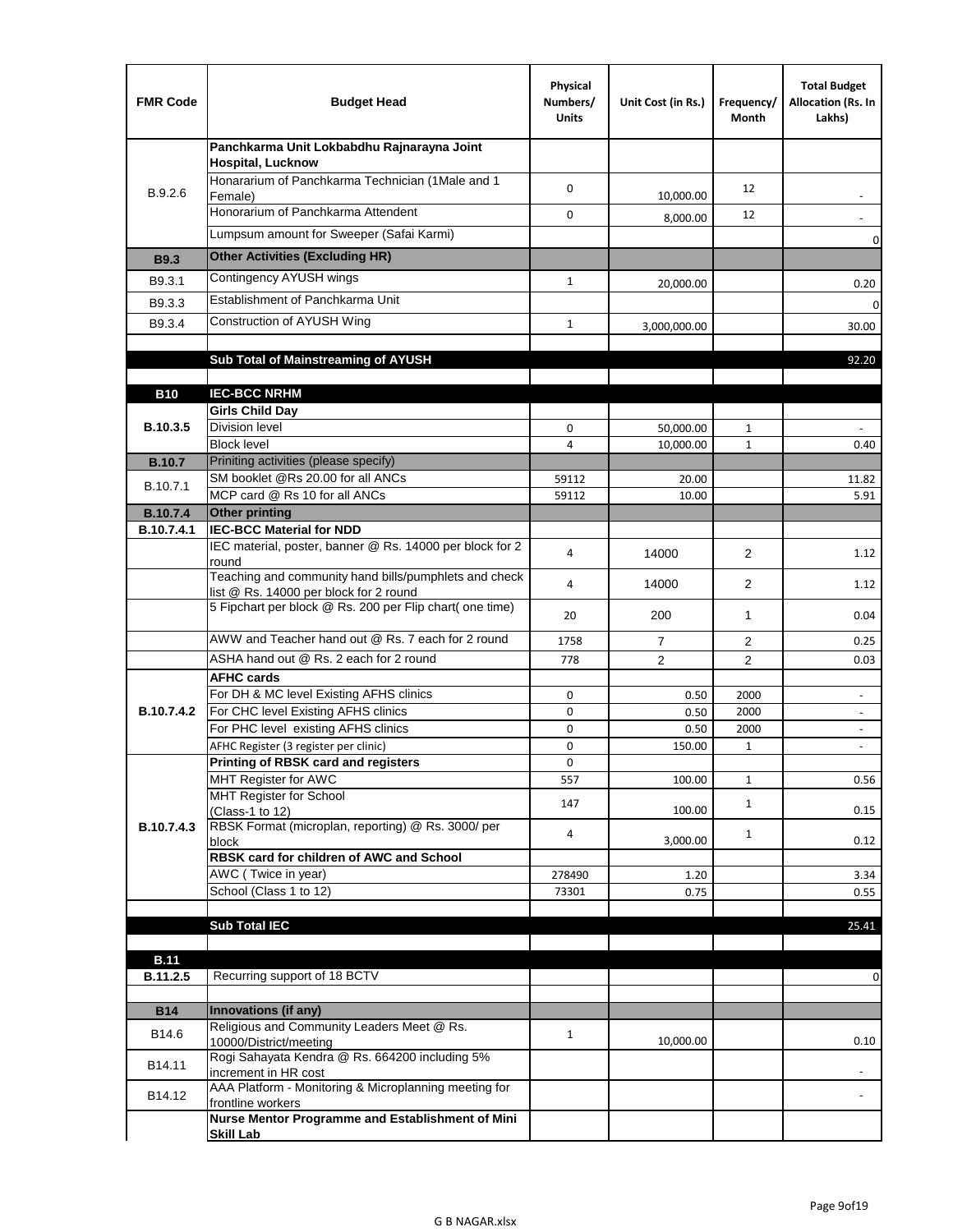| <b>FMR Code</b>     | <b>Budget Head</b>                                                                              | Physical<br>Numbers/<br><b>Units</b> | Unit Cost (in Rs.) | Frequency/<br>Month | <b>Total Budget</b><br>Allocation (Rs. In<br>Lakhs) |
|---------------------|-------------------------------------------------------------------------------------------------|--------------------------------------|--------------------|---------------------|-----------------------------------------------------|
| B14.19              | Honoraium of Naurse Mentor (Existing)                                                           | 0                                    | 38,588.00          | 12                  |                                                     |
|                     | Honoraium of Naurse Mentor for 12 montys (New)                                                  | 0                                    | 36,750.00          | 12                  | $\overline{a}$                                      |
|                     | Honoraium of Naurse Mentor fro 10 months (New)                                                  | 0                                    | 36,750.00          | 10                  | $\blacksquare$                                      |
| B14.22              | Training Strategy for Village Health and Nutrition Days<br>(VHNDs)                              |                                      |                    |                     | 4.40                                                |
|                     | Free Transport Facilities to PLHIV(People Living with                                           |                                      |                    |                     |                                                     |
| B14.25              | HIV) for treatment                                                                              |                                      |                    |                     |                                                     |
|                     | On ART cost                                                                                     |                                      |                    |                     |                                                     |
|                     | PRE ART Cost                                                                                    |                                      |                    |                     |                                                     |
|                     | <b>KAYAKALP' Award Scheme</b>                                                                   |                                      |                    |                     |                                                     |
|                     | Training for Swachha Bharat Abhiyan                                                             |                                      |                    |                     |                                                     |
|                     | Awareness cum Internal Assessors Training Workshop @                                            |                                      |                    |                     |                                                     |
|                     | Rs. 33000/Disitrict                                                                             |                                      |                    |                     | 0.33                                                |
|                     | District level Hospital Rs. 20000/District                                                      |                                      |                    |                     | 0.20                                                |
|                     | <b>CHC</b> level<br>PHC level                                                                   | 3                                    | 15,000.00          |                     | 0.45                                                |
|                     |                                                                                                 | 3                                    | 6,000.00           |                     | 0.18                                                |
| B14.29              | <b>Internal Assessment</b>                                                                      |                                      |                    |                     |                                                     |
|                     | District level Hospital (Quarterly)                                                             | $\mathbf{1}$                         | 2,000.00           | 4                   | 0.08                                                |
|                     | CHC level (Quarterly)                                                                           | 3                                    | 1,000.00           | 4                   | 0.12                                                |
|                     | PHC level (Quarterly)                                                                           | 3                                    | 500.00             | 4                   | 0.06                                                |
|                     | <b>Peer Assessment</b>                                                                          |                                      |                    |                     |                                                     |
|                     | <b>District level Hospital</b><br><b>CHC</b> level                                              | 1                                    | 25,000.00          |                     | 0.25                                                |
|                     | PHC level                                                                                       | 3                                    | 10,000.00          |                     | 0.30                                                |
|                     |                                                                                                 | 3                                    | 5,000.00           |                     | 0.15                                                |
|                     | <b>Matritwa Saptah</b><br>District level activities @Rs 50000                                   |                                      |                    |                     |                                                     |
|                     |                                                                                                 | 1                                    | 50,000.00          |                     | 0.50                                                |
|                     | Mobility support @ Rs 17600/block                                                               | 4                                    | 17,600.00          |                     | 0.70                                                |
| B14.33              | Printing of formats, reports and HRP register @ 50/ANM                                          | 144                                  | 50.00              |                     | 0.07                                                |
|                     | <b>IEC Support</b>                                                                              |                                      |                    |                     |                                                     |
|                     | District level                                                                                  | 1                                    | 2,500.00           |                     | 0.03                                                |
|                     | <b>Block Level</b>                                                                              | 4                                    | 25,000.00          |                     | 1.00                                                |
|                     | hoarding 5/dist & 1/FRU & 1/block @ Rs. 2000/-                                                  | 13                                   | 2,000.00           |                     | 0.26                                                |
|                     | <b>Gestational Diabetes Mallitius Pilot - 18 districts</b>                                      |                                      |                    |                     |                                                     |
|                     | Glucometer @ 1 /ANM+2/Block+2 additional                                                        | 0                                    | 3,000.00           |                     |                                                     |
| B14.34              | Procurement of Glucose 75mg, (2*all ANCs+24*5%GDMs)                                             | 0                                    | 25.00              |                     |                                                     |
|                     | Insulin 9 vials *5% ANCs                                                                        | 0                                    | 50.00              |                     | $\blacksquare$                                      |
|                     | with syringe (900 units/+18 syringes)                                                           | 0                                    | 20.00              |                     |                                                     |
|                     | <b>Misoprost Distribution for Home Deliveries</b>                                               |                                      |                    |                     |                                                     |
|                     | Printing of registers @ Rs50.00 each                                                            |                                      |                    |                     | $\overline{\phantom{a}}$                            |
|                     | Budget for Tab Mesoprostol procurement in Lakh                                                  |                                      |                    |                     | $\blacksquare$                                      |
| B14.35              | ASHA Incentive @ Rs.100.00 each case in Lakh                                                    |                                      |                    |                     | $\overline{\phantom{a}}$                            |
|                     | Block level ANM/ ASHAs training @ 23650/ in Lakh                                                |                                      |                    |                     |                                                     |
|                     | District Orientation meeting @Rs 20000, in Lakh                                                 |                                      |                    |                     | $\omega$                                            |
|                     | <b>Sub Total Innovation</b>                                                                     |                                      |                    |                     | 9.18                                                |
| <b>B15</b>          | <b>Planning, Implementation and Monitoring</b>                                                  |                                      |                    |                     |                                                     |
| <b>B15.2</b>        | <b>Quality Assurance</b>                                                                        |                                      |                    |                     |                                                     |
| B <sub>15.2.2</sub> | <b>Division Level Human Resource</b>                                                            | 0                                    |                    |                     |                                                     |
|                     | Honorarium of Existing Divisonal Consultant - Quality @                                         |                                      |                    |                     |                                                     |
|                     | Rs. 45000/month for 10 months                                                                   | 0                                    | 45,000.00          | 10                  |                                                     |
|                     | Honorarium of Vacant Divisonal Consultant - Quality @                                           | 0                                    | 45,000.00          | $\overline{2}$      |                                                     |
|                     | Rs. 45000/month for 2 months                                                                    |                                      |                    |                     |                                                     |
|                     | Honararium of Existing Divisonal Consultant - Public                                            | 0                                    | 45,000.00          | $\overline{2}$      |                                                     |
|                     | Health @ Rs.45000/PM for 10 Months<br>Honararium of Vacant Divisonal Consultant - Public Health |                                      |                    |                     |                                                     |
|                     | @ Rs.45000/PM for 2 Months                                                                      | 0                                    | 45,000.00          | 10                  |                                                     |
|                     | Data Entry Operator @Rs 12000/PM for 2 Month ("New<br>Position)                                 | 0                                    | 12,000.00          | $\overline{2}$      |                                                     |
|                     | <b>District Level Human Resource</b>                                                            |                                      |                    |                     |                                                     |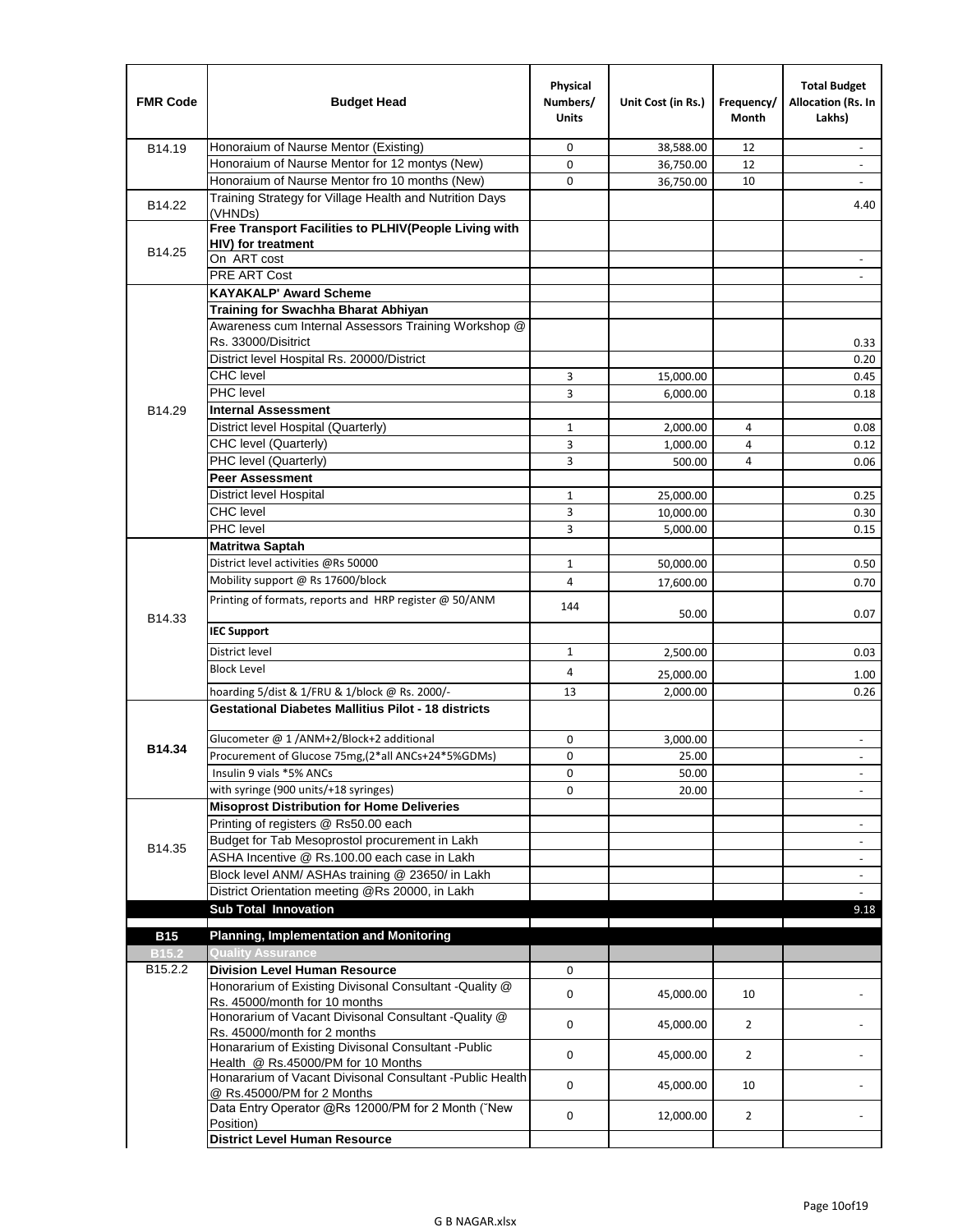| <b>FMR Code</b>         | <b>Budget Head</b>                                                                                | Physical<br>Numbers/<br><b>Units</b> | Unit Cost (in Rs.) | Frequency/<br><b>Month</b> | <b>Total Budget</b><br>Allocation (Rs. In<br>Lakhs) |
|-------------------------|---------------------------------------------------------------------------------------------------|--------------------------------------|--------------------|----------------------------|-----------------------------------------------------|
|                         | Honorarium of Existing District Consultant -Quality @ Rs.<br>40000/month for 10 months            | $\mathbf{1}$                         | 40,000.00          | 10                         | 4.00                                                |
|                         | Honorarium of Vacant District Consultant -Quality @ Rs.<br>40000/month for 2 months               | $\mathbf 0$                          | 40,000.00          | $\overline{2}$             | ä,                                                  |
|                         | Honararium of Existing Hospital Quality Manager @<br>Rs.35000/PM for 10 Months                    | 0                                    | 35,000.00          | 10                         |                                                     |
|                         | Honararium of Vacant Hospital Quality Manager @<br>Rs.35000/PM for 2 Months                       | $\mathbf{1}$                         | 35,000.00          | $\overline{2}$             | 0.70                                                |
|                         | Data Entry Operator @ Rs 12000/PM for 2 Month ("New<br>Position)                                  | $\mathbf{1}$                         | 12,000.00          | $\overline{2}$             | 0.24                                                |
| B15.2.4                 | <b>Review meetings</b>                                                                            |                                      |                    |                            |                                                     |
| B <sub>15.2</sub> .4.2  | Division                                                                                          | 0                                    | 5,000.00           |                            |                                                     |
|                         | <b>District</b>                                                                                   | $\overline{2}$                       | 2,000.00           |                            | 0.04                                                |
| B15.2.5.2               | Monitoring and Supportive Supervision Visits-Divisional<br>QUA (10 visits per month) for 6 months | $\mathbf 0$                          | 1,800.00           |                            |                                                     |
|                         | Monitoring and Supportive Supervision Visits-District<br>QUA (10 visits per month) for 6 months   | 60                                   | 1,200.00           |                            | 0.72                                                |
|                         | <b>Office Equipments-District &amp; Division</b>                                                  |                                      |                    |                            |                                                     |
|                         | <b>Division Level</b>                                                                             |                                      |                    |                            |                                                     |
|                         | Office Equipment @ Rs.3.5 Lac/Division                                                            |                                      |                    |                            | $\sim$                                              |
| B15.2.5.5               | Operational cost @ Rs.17000/-PM for 10 Month                                                      |                                      |                    |                            | $\pmb{0}$                                           |
|                         | <b>District Level</b>                                                                             |                                      |                    |                            |                                                     |
|                         | Office Equipment @ Rs.3.5 Lac/District                                                            | 0                                    | 350,000.00         | $\mathbf{1}$               | $\blacksquare$                                      |
|                         | Operational cost @ Rs.14000/-PM for 10 Month                                                      | $1\,$                                | 14,000.00          | 10                         | 1.40                                                |
| B15.2.5.6               | <b>Operational Cost for District Hospitals</b>                                                    | 0                                    | 2,000.00           |                            | $\mathbf{r}$                                        |
|                         | <b>Sub Total Quality Assurance</b>                                                                |                                      |                    |                            | 7.10                                                |
| B15.3                   | <b>Monitoring and Evaluation</b>                                                                  |                                      |                    |                            |                                                     |
| B15.3.1                 | <b>HMIS</b>                                                                                       |                                      |                    |                            |                                                     |
| B15.3.1.2               | Data Entry Operators at Block level                                                               |                                      |                    |                            | 6.11                                                |
| B15.3.1.3.1             | HR and Infrastructure for 100% service updation on<br><b>HMIS/MCTS Portal</b>                     |                                      |                    |                            | 5.03                                                |
| B <sub>15.3.1.5.2</sub> | Mobility Support for HMIS & MCTS at District level                                                |                                      |                    |                            | 0.14                                                |
| B15.3.1.6               | Printing of HMIS Formats<br>Printing of MCTS follow-up formats/ services due list/ work           |                                      |                    |                            | 0.47                                                |
| B15.3.2.2               | plan                                                                                              |                                      |                    |                            | 0.24                                                |
| B15.3.2.7               | Internet Connectivity through LAN / data card                                                     |                                      |                    |                            | 0.40                                                |
| B15.3.2.8               | Procurement & Installation of VSAT (Capex)                                                        |                                      |                    |                            | 0.66                                                |
| B15.3.2.12              | Other office expenditure                                                                          |                                      |                    |                            | 0.84                                                |
| B15.3.2.13              | Printing of RCH Registers                                                                         |                                      |                    |                            | 0.22                                                |
|                         | <b>Sub Total of HMIS</b>                                                                          |                                      |                    |                            | 14.12                                               |
| <b>B.16</b>             | <b>PROCUREMENT</b>                                                                                |                                      |                    |                            |                                                     |
| B16.1                   | <b>Procurement of Equipment</b>                                                                   |                                      |                    |                            |                                                     |
|                         | <b>Equipments for Blood Banks/ BSUs</b>                                                           |                                      |                    |                            |                                                     |
| B16.1.1.1               | Equipments For Blood banks/ BCSUs                                                                 |                                      |                    |                            | 0                                                   |
| B16.1.2                 | <b>Equipments For BSUs</b><br>Procurement of equipment: CH                                        |                                      |                    |                            | 10.95                                               |
|                         | Procurement of NRC Computer/Printer/UPS/Data Card @                                               |                                      |                    |                            |                                                     |
| B16.1.2.7               | Rs. 60000/NRC                                                                                     | $\mathbf{1}$                         | 60,000.00          | 0                          | 0.60                                                |
| B16.1.2.8               | Procurement of Computer/Printer/UPS/Data Card -SNCUs                                              |                                      |                    |                            |                                                     |
|                         | for VJB Female Hospital Lucknow<br>Procurement of Equipments for SNCUs for VAB Female             |                                      |                    |                            | 0                                                   |
| B16.1.2.9               | Hospital lucknow                                                                                  |                                      |                    |                            | 0                                                   |
| B16.1.6                 | <b>Equipments for RKSK &amp; RBSK</b>                                                             |                                      |                    |                            |                                                     |
| B16.1.6.1               | <b>Equipments for AFHCs</b>                                                                       | $\mathbf{1}$                         | 7,000.00           | $\mathbf{1}$               | 0.07                                                |
|                         | <b>Equipment for Mobile health teams</b>                                                          | 0                                    |                    |                            |                                                     |
| B16.1.6.3.1             | No. of Vision Chart<br>(2 chart per team)                                                         | 16                                   | 700                |                            | 0.11                                                |
| *                       | No. of weighing scale (1 per team)                                                                | 8                                    | 1000               |                            | 0.08                                                |
|                         | No. of height scale standing (1 per team)                                                         | 8                                    | 10000              |                            | 0.80                                                |
| <b>B.16.2</b>           | <b>Procurement of Drugs</b>                                                                       |                                      |                    |                            |                                                     |
| B.16.2.2.2              | Procurement of drugs under child health (Vitamin A for<br>BSPM) No. of Bottles                    | 8612                                 | 58.00              |                            | 4.99                                                |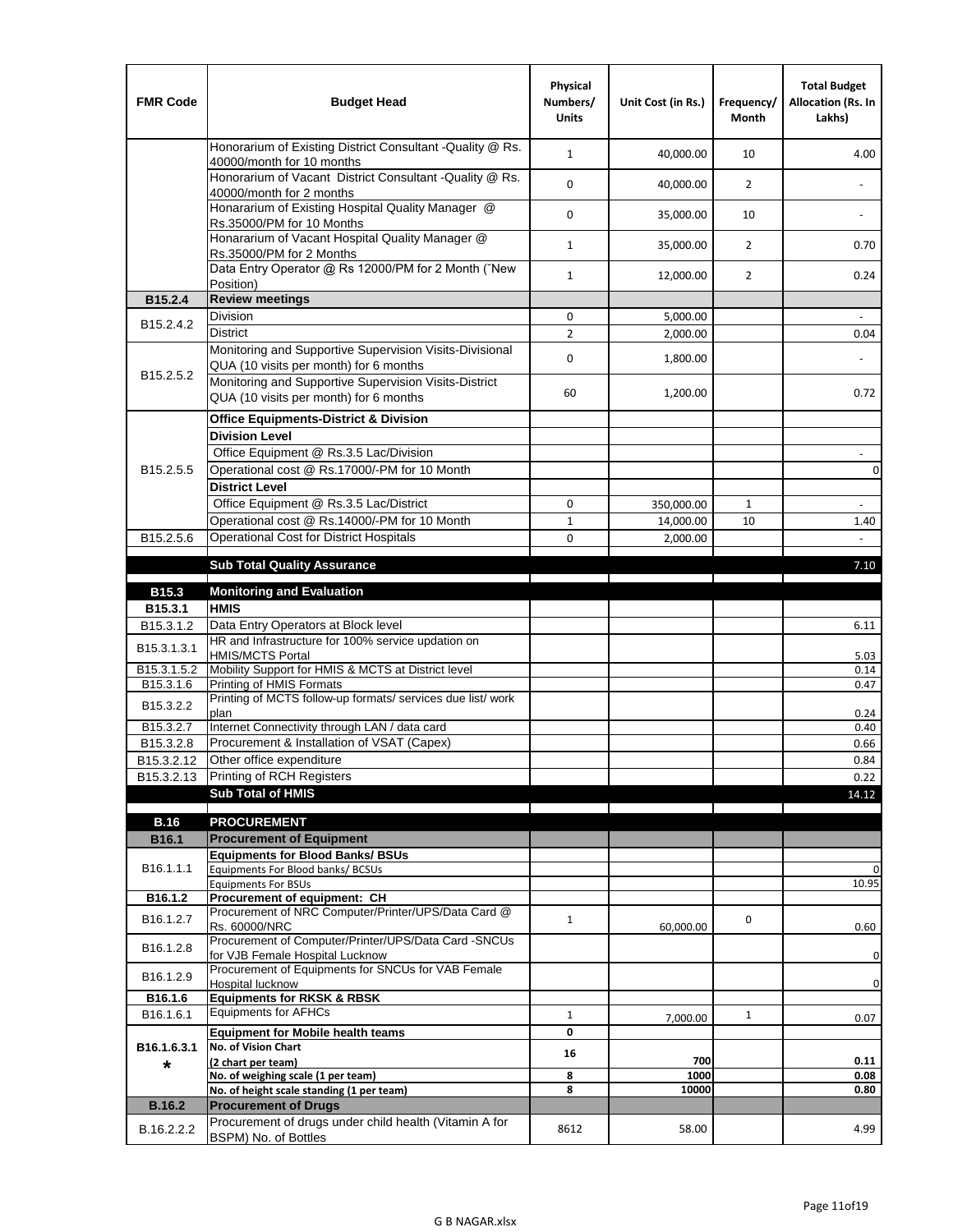| <b>FMR Code</b> | <b>Budget Head</b>                                                               | Physical<br>Numbers/<br><b>Units</b> | Unit Cost (in Rs.) | Frequency/<br>Month | <b>Total Budget</b><br><b>Allocation (Rs. In</b><br>Lakhs) |
|-----------------|----------------------------------------------------------------------------------|--------------------------------------|--------------------|---------------------|------------------------------------------------------------|
| B.16.2.4        | <b>Supplies for IMEP</b>                                                         |                                      |                    |                     |                                                            |
| B.16.2.4.1      | Biomedical waste management - District level                                     |                                      |                    |                     | 5.95                                                       |
| B.16.2.4.2      | Biomedical waste management - CHC/PHC level                                      | 5                                    | 13,109.00          | 12                  | 7.87                                                       |
| B.16.2.4.3      | Cleaning/washing, house-keeping and laundry<br>management - District level       |                                      |                    |                     | 3.60                                                       |
| B.16.2.4.4      | Cleaning/washing, house-keeping and laundry<br>management - CHC/PHC level        |                                      |                    |                     | 9.87                                                       |
| B.16.2.4.7      | Cleanliness of Sub Centers for 6 months                                          | 124                                  | 500.00             | 6                   | 3.72                                                       |
| B.16.2.5.2      | Replenishment of ASHA Drug Kit<br>@300/ Working ASHA                             |                                      |                    |                     | 1.78                                                       |
| B.16.2.6        | <b>National Iron Plus Initiative (Drugs&amp;Supplies)</b>                        |                                      |                    |                     |                                                            |
| B.16.2.6.1      | Children (6m - 60months)                                                         |                                      |                    |                     |                                                            |
| B.16.2.6.1.a    | IFA Syrup (@Rs7.99paisa/50mlBottel)                                              | 203923                               | 7.99               |                     | 16.29                                                      |
| B.16.2.6.2      | Children 5 - 10 years                                                            |                                      |                    |                     |                                                            |
| B.16.2.6.2.a    | IFA tablet small Pink (45mg) @ Rs. 0.182 per tablet, 32 tablet per<br>child)     | 30293                                | 5.82               |                     | 1.76                                                       |
| B.16.2.6.2.b    | <b>Albendazole Tablets</b>                                                       | 35930                                | 0.78               | 2                   | 0.56                                                       |
| B.16.2.6.3      | <b>WIFS (10-19 years)</b>                                                        |                                      |                    |                     |                                                            |
| B.16.2.6.3.a    | IFA Tablet large blue 100 mg tablet @ Rs. 1.41 per 10 tablet for 12<br>months    | 67581                                | 7.33               |                     | 4.95                                                       |
|                 | <b>Albendazole Tablets</b>                                                       |                                      |                    |                     |                                                            |
| B.16.2.6.3.b    | For Adolescent Girls and boys (School going)                                     | 37371                                | 0.78               | $\overline{2}$      | 0.58                                                       |
|                 | For Adolescent Girls (out of School)                                             | 30210                                | 0.78               | $\overline{2}$      | 0.47                                                       |
| B.16.2.7        | Drugs & supplies for RBSK                                                        |                                      |                    |                     |                                                            |
| B.16.2.7.1      | Medicine for Mobile health team                                                  | 8                                    | 5,000.00           |                     | 0.40                                                       |
| <b>B.16.2.8</b> | Drugs & supplies for AYUSH                                                       | 17                                   | 100,000.00         |                     | 17.00                                                      |
| B.16.2.10       | Blood Bags for 93 functional Blood Bank                                          |                                      |                    |                     | 0.35                                                       |
|                 | For Diagnostics Kits for 93 functional blood bank                                |                                      |                    |                     | 0.95                                                       |
|                 | <b>Sub Total of Procurement</b>                                                  |                                      |                    |                     | 93.70                                                      |
|                 |                                                                                  |                                      |                    |                     |                                                            |
| <b>B.18</b>     | New Initiatives/ Strategic Interventions                                         |                                      |                    |                     |                                                            |
| <b>B.18.2</b>   | <b>Ca Cx Screening</b>                                                           |                                      |                    |                     | 0                                                          |
|                 | 7+ Strategy                                                                      |                                      |                    |                     |                                                            |
| B18.4           | <b>Family Planning</b><br>No of District Level Govt. COT @ Rs.30000/month for 12 | 0                                    |                    | 12                  |                                                            |
|                 | month<br>Extra Incentive for Interval Sterilization @ Rs.260/case                |                                      | 30,000.00          |                     |                                                            |
|                 |                                                                                  | 0                                    | 260.00             |                     |                                                            |
|                 | Extra Incentive for NSV @ Rs.310/- case                                          | 0                                    | 310.00             |                     |                                                            |
|                 | <b>Sub Total of New Innitiatives</b>                                             |                                      |                    |                     |                                                            |
| <b>B22</b>      | <b>Support Services</b>                                                          |                                      |                    |                     |                                                            |
|                 | <b>Support Strengthening NVBDCP</b>                                              |                                      |                    |                     |                                                            |
|                 | Honorarium of Staff-At BRD Medical College                                       |                                      |                    |                     | 0                                                          |
| B22.3           | Honorarium of Staff for 100 Bedded JE/AES Ward -At<br><b>BRD Medical College</b> |                                      |                    |                     |                                                            |
|                 | Increament of Existing HR Catculated @ 5%                                        |                                      |                    |                     | 0                                                          |
|                 | <b>Sub of Support Serveces</b>                                                   |                                      |                    |                     | 0                                                          |
|                 |                                                                                  |                                      |                    |                     |                                                            |
| <b>B.23</b>     | Other Expenditures (Power Backup, Convergence etc)                               |                                      |                    |                     |                                                            |
| B.23.1          | POL for Generators - District level Hospitals                                    | 0                                    | 35,000.00          | 12                  |                                                            |
| B.23.2          | POL for Generators - CHCs/PHCs                                                   | 5                                    | 17,500.00          | 12                  | 10.50                                                      |
|                 | <b>Sub Total of Power Backup</b>                                                 |                                      |                    |                     | 10.50                                                      |
|                 |                                                                                  |                                      |                    |                     |                                                            |
| <b>B.24</b>     | <b>Collaboration with Medical Colleges and Knowledge</b>                         |                                      |                    |                     |                                                            |
|                 | partners                                                                         |                                      |                    |                     |                                                            |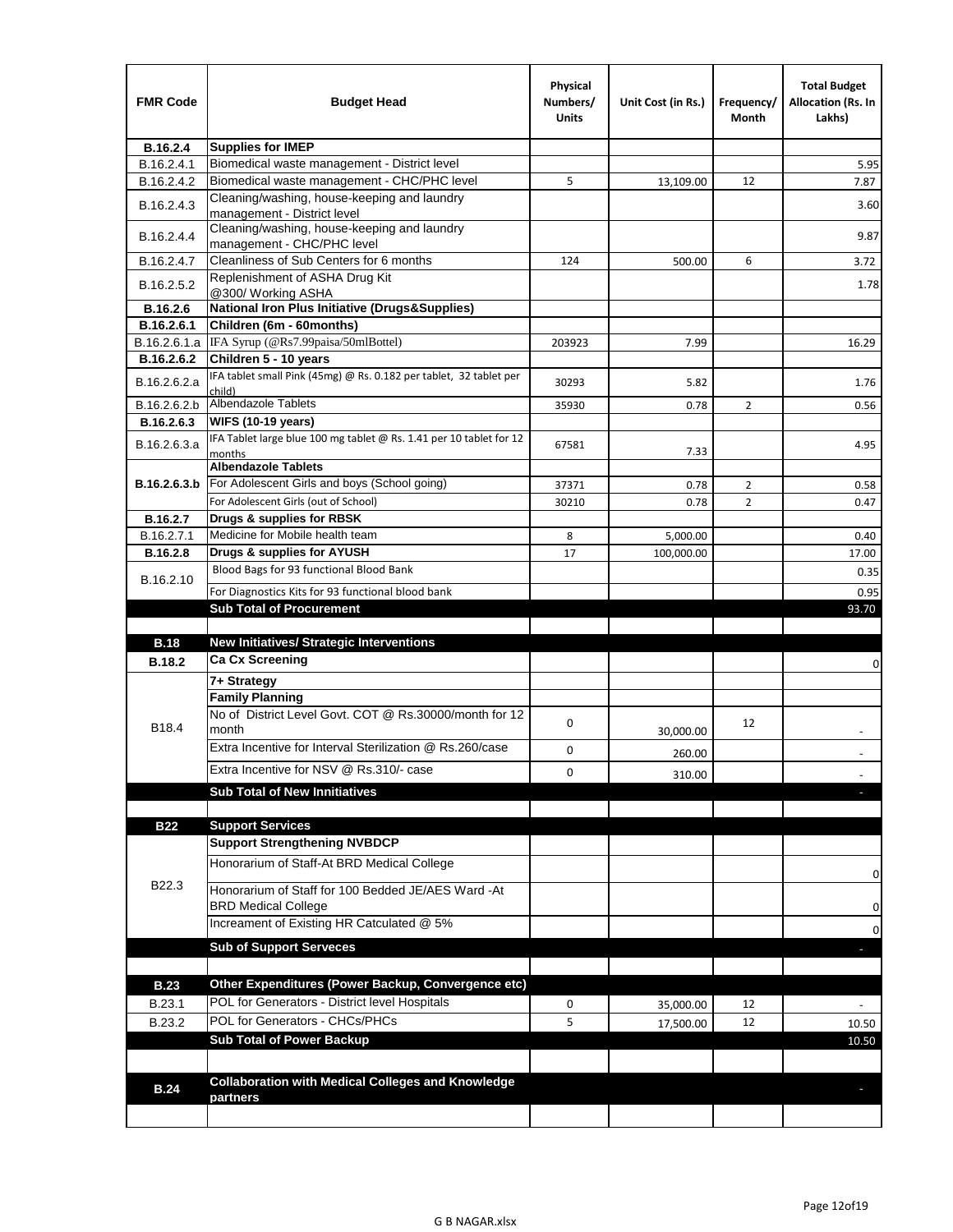| <b>FMR Code</b> | <b>Budget Head</b>                                                                                            | Physical<br>Numbers/<br><b>Units</b> | Unit Cost (in Rs.) | Frequency/<br>Month | <b>Total Budget</b><br>Allocation (Rs. In<br>Lakhs) |
|-----------------|---------------------------------------------------------------------------------------------------------------|--------------------------------------|--------------------|---------------------|-----------------------------------------------------|
| <b>B.25</b>     | National Programme for Prevention and control of                                                              |                                      |                    |                     |                                                     |
| B.25.1          | deafness<br><b>Recurring Grant-in-aid</b>                                                                     |                                      |                    |                     |                                                     |
| B.25.1.3        | <b>Manpower at District level</b>                                                                             |                                      |                    |                     |                                                     |
| B.25.1.3.a      | ENT Surgeon @Rs.80,000/-pm                                                                                    | 0                                    |                    |                     |                                                     |
| B.25.1.3.b      | Audiologist@Rs.30,000/-pm                                                                                     | 0                                    |                    |                     |                                                     |
| B.25.1.3.c      | Audiometric Assistant@Rs.15,000/-pm                                                                           | 0                                    |                    |                     |                                                     |
| B.25.1.3.d      | Instructor for Hearing Impaired Children @Rs.15,000/-pm                                                       | 0                                    |                    |                     |                                                     |
| B.25.2          | Non recurring Grant-in-aid                                                                                    |                                      |                    |                     |                                                     |
| B.25.2.1        | Training@Rs.10 lakh/ Distt. for 7 level training                                                              | 0                                    |                    |                     |                                                     |
| B.25.2.1.b      | District Hospital @Rs.20 lakh/Distt.                                                                          | 0                                    |                    |                     |                                                     |
| B.25.2.1.c      | CHC/Sub-Divisional Hospital @Rs.50,000/- Kit                                                                  | 0                                    |                    |                     |                                                     |
| B.25.2.1.d      | PHC@RS.15,000/- kit                                                                                           | 0                                    |                    |                     |                                                     |
|                 |                                                                                                               |                                      |                    |                     |                                                     |
|                 | National Programme for Prevention and control of<br>deafness                                                  |                                      |                    |                     |                                                     |
|                 |                                                                                                               |                                      |                    |                     |                                                     |
| <b>B.29</b>     | National Programme for Prevention and Control of                                                              |                                      |                    |                     |                                                     |
|                 | <b>Flurosis</b>                                                                                               |                                      |                    |                     |                                                     |
| B.29.2.1        | Honorarium of Consultant                                                                                      | 0                                    | 40,000.00          | 6                   |                                                     |
|                 | Honorarium of Lab Technician                                                                                  | 0                                    | 11,000.00          | 6                   |                                                     |
| B.29.2.2        | Health Education and Publicity                                                                                |                                      |                    |                     |                                                     |
|                 |                                                                                                               |                                      |                    |                     |                                                     |
| B.29.2.4        | Medical Management including treatment Surgery and<br>rehab-supplumetation of vitamins & minrals              |                                      |                    |                     |                                                     |
|                 |                                                                                                               |                                      |                    |                     |                                                     |
|                 | <b>Sub Total of Flurisis</b>                                                                                  |                                      |                    |                     | ь                                                   |
|                 |                                                                                                               |                                      |                    |                     |                                                     |
|                 | <b>Total of Mission Flexipool</b>                                                                             |                                      |                    |                     | 480.21                                              |
|                 |                                                                                                               |                                      |                    |                     |                                                     |
| C               | <b>IMMUNISATION</b>                                                                                           |                                      |                    |                     |                                                     |
|                 | RI strengthening project (Review meeting, Mobility                                                            |                                      |                    |                     |                                                     |
| C.1             | support, Outreach services etc)                                                                               |                                      |                    |                     |                                                     |
| C.1.a           | Mobility Support for supervision for distict level officers.                                                  | 1                                    | 250,000.00         |                     | 2.50                                                |
| C.1.c           | Printing and dissemination of Immunization cards, tally                                                       | 50560                                | 10.00              |                     | 5.06                                                |
|                 | sheets, monitoring forms etc.                                                                                 |                                      |                    |                     |                                                     |
| C.1.e           | Quarterly review meetings exclusive for RI at district level<br>with Block MOs, CDPO, and other stake holders | 16                                   | 500.00             |                     | 0.08                                                |
| C.1.f           | Quarterly review meetings exclusive for RI at block                                                           | 2812                                 | 75.00              |                     | 2.11                                                |
|                 | Focus on slum & underserved areas in urban                                                                    |                                      |                    |                     |                                                     |
| C.1.g           | areas/alternative vaccinator for slums (only where regular                                                    | 240                                  | 2,100.00           |                     | 5.04                                                |
|                 | ANM under NUHM not engaged) Rs. 450/- per session for<br>4 session and Rs. 300/- contingency.                 |                                      |                    |                     |                                                     |
|                 | Mobilization of children through ASHA or other mobilizers                                                     |                                      |                    |                     |                                                     |
| C.1.h           |                                                                                                               | 31184                                | 150.00             |                     | 46.78                                               |
| C.1.i           | Alternative vaccine delivery in hard to reach areas                                                           | 9400                                 | 150.00             |                     | 14.10                                               |
| $C.1$ .j        | Alternative Vaccine Deliery in other areas<br>To develop microplan at sub-centre level                        | 21784                                | 75.00              |                     | 16.34                                               |
| C.1.k           | For consolidation of micro plans at block level/PHC @ Rs.                                                     | 197                                  | 100.00             |                     | 0.20                                                |
| C.1.1           | 1000/- and District level @ Rs.2000/-                                                                         |                                      |                    |                     | 0.12                                                |
| C.1.m           | POL for vaccine delivery from State to district and from                                                      | $\mathbf{1}$                         |                    |                     | 1.50                                                |
|                 | district to PHC/CHCs<br>Consumables for computer including provision for internet                             |                                      | 150,000.00         |                     |                                                     |
| C.1.n           | access                                                                                                        | $\mathbf{1}$                         | 400.00             | 12                  | 0.05                                                |
| C.1.o           | Red/Black plastic bags etc.                                                                                   | 31184                                | 6.00               |                     | 1.87                                                |
| C.1.p           | Hub Cutter/Bleach/Hypochlorite solution/ Twin bucket @                                                        | 11                                   | 1,200.00           |                     | 0.13                                                |
|                 | Rs. 1200/- for 2 Buckets<br><b>Safety Pits</b>                                                                | $\mathbf{1}$                         | 5,250.00           |                     | 0.05                                                |
| C.1.q           | <b>State specific requirement</b>                                                                             |                                      |                    |                     |                                                     |
|                 |                                                                                                               |                                      |                    |                     |                                                     |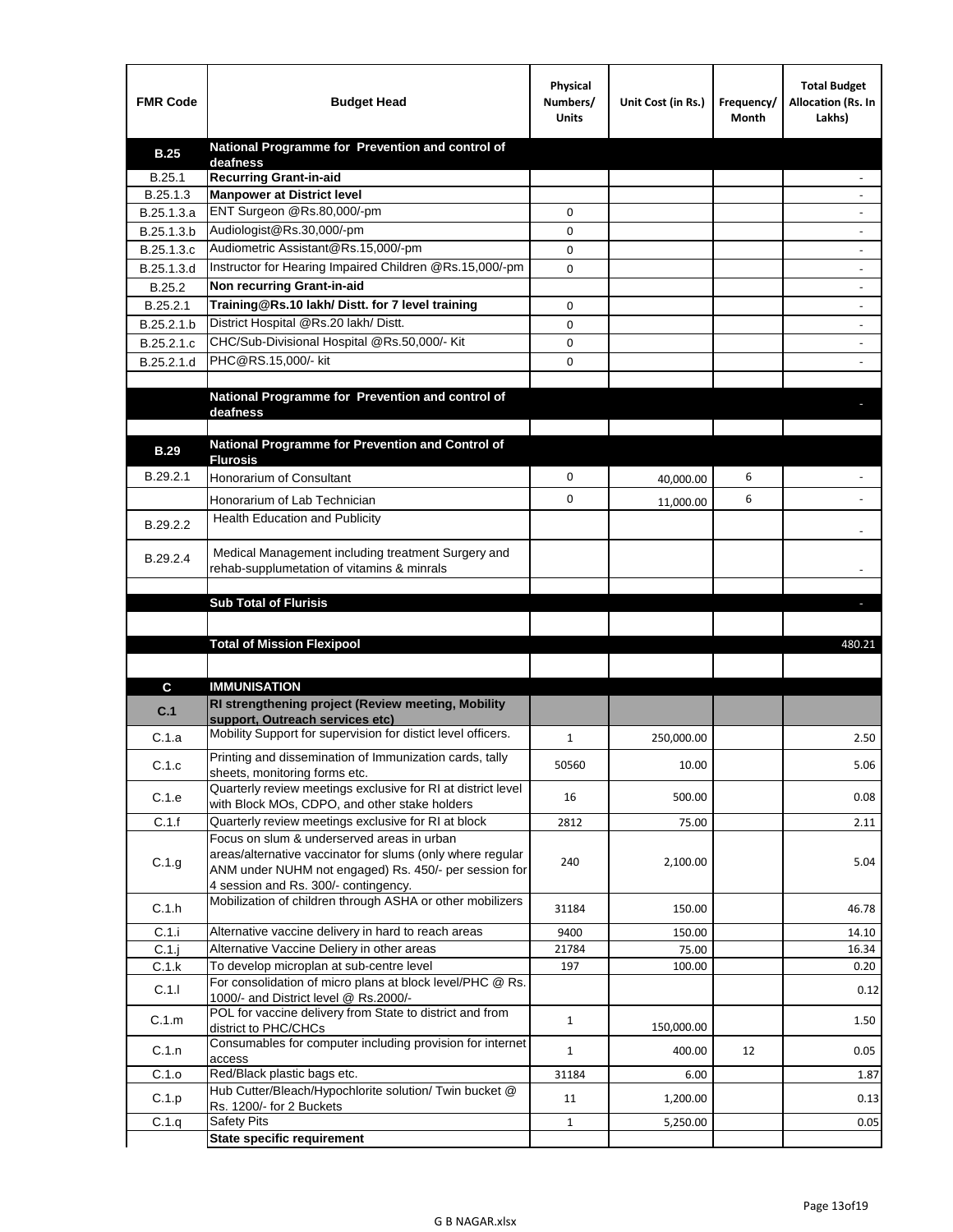| <b>FMR Code</b>  | <b>Budget Head</b>                                                                                                                                                              | Physical<br>Numbers/<br><b>Units</b> | Unit Cost (in Rs.) | Frequency/<br>Month | <b>Total Budget</b><br>Allocation (Rs. In<br>Lakhs) |
|------------------|---------------------------------------------------------------------------------------------------------------------------------------------------------------------------------|--------------------------------------|--------------------|---------------------|-----------------------------------------------------|
|                  | Funds for annual maintenance operation of WIC/WIF at<br>state and division level                                                                                                | 0                                    | 40,000.00          |                     | 0.00                                                |
|                  | Electricity bill for WIC/WIF at state and division level                                                                                                                        | 0                                    | 100,000.00         |                     | 0.00                                                |
| C.1.r            | POL for generators & operational expenses at divisional                                                                                                                         |                                      |                    |                     |                                                     |
|                  | vaccine storage and state vaccine store                                                                                                                                         | 0                                    | 200,000.00         |                     | 0.00                                                |
|                  | POL for generators & operational expenses at district<br>level vaccine storage points and other cold chain points                                                               | $\mathbf{1}$                         | 120,000.00         |                     | 1.20                                                |
|                  | <b>AEFI Kits</b>                                                                                                                                                                |                                      |                    |                     | 0.07                                                |
| C.1.s            | Teeka Express Operational Cost                                                                                                                                                  |                                      |                    |                     |                                                     |
| C.2              | <b>Salary of Contractual Staffs</b>                                                                                                                                             |                                      |                    |                     |                                                     |
| C.2.2            | Honorarium for Computer Assistants support for District                                                                                                                         | $\mathbf{1}$                         | 12,127.00          | 12                  | 1.46                                                |
| C.3              | level<br><b>Training under Immunisation</b>                                                                                                                                     |                                      |                    |                     |                                                     |
|                  | District level Orientation training including Hep B, Measles                                                                                                                    |                                      |                    |                     |                                                     |
| C.3.1            | & JE(wherever required) for 2 days ANM, Multi Purpose<br>Health Worker (Male), LHV, Health Assistant<br>(Male/Female), Nurse MidWives, BEEs & other staff (as<br>per RCH norms) | 4                                    | 46,200.00          |                     | 1.85                                                |
| C.3.2            | Three day training including Hep B, Measles & JE<br>(wherever required) of Medical Officers of RI using<br>revised MO training module)                                          | 0                                    | 65,600.00          |                     | 0.00                                                |
| C.3.4            | Two days cold chain handlers training for block level cold<br>chain hadlers by State and district cold chain officers                                                           | 0.00                                 |                    |                     | 0.22                                                |
| C.3.5            | One day training of block level data handlers by DIOs and<br>District cold chain officer                                                                                        | 6                                    | 500.00             |                     | 0.03                                                |
|                  | <b>Cold chain maintenance</b>                                                                                                                                                   |                                      |                    |                     |                                                     |
|                  | Cold chain maintenance for CHC/PHC @ Rs. 750/- per                                                                                                                              | 11                                   |                    |                     | 0.08                                                |
| C.4              | unit<br>Cold chain maintenance for District level @ Rs. 15000/-                                                                                                                 |                                      | 750.00             |                     |                                                     |
|                  | per district                                                                                                                                                                    | $\mathbf{1}$                         | 15,000.00          |                     | 0.15                                                |
| C.5              | <b>ASHA Incentive</b>                                                                                                                                                           | 36062                                | 150                |                     | 54.093                                              |
|                  | Mobility support for outreach areas for 25 disdtricts                                                                                                                           |                                      |                    |                     |                                                     |
|                  | Mobility support for HRG/ construction sites                                                                                                                                    |                                      |                    |                     | 13.20                                               |
|                  | Sub Total of RI                                                                                                                                                                 |                                      |                    |                     | 168.26978                                           |
| D                | <b>National lodine Deficiency Disorders Control</b>                                                                                                                             |                                      |                    |                     |                                                     |
| D.3              | Programme (NIDDCP)<br><b>Health Education and Publicity</b>                                                                                                                     |                                      |                    |                     | 0.10                                                |
|                  |                                                                                                                                                                                 |                                      |                    |                     |                                                     |
|                  | <b>GRAND TOTAL (A+B+C+D)</b>                                                                                                                                                    |                                      |                    |                     | 2,383.19                                            |
|                  |                                                                                                                                                                                 |                                      |                    |                     |                                                     |
|                  | National Disease Control Programme (NDCP)                                                                                                                                       |                                      |                    |                     |                                                     |
|                  |                                                                                                                                                                                 |                                      |                    |                     |                                                     |
| Е                | <b>INTEGRATED DISEASE SURVEILLANCE</b>                                                                                                                                          |                                      |                    |                     |                                                     |
| E.1              | <b>PROGRAMME (IDSP)</b><br><b>REMUNERATION FOR CONTRACTUAL HUMAN</b><br><b>RESOURCE</b>                                                                                         |                                      |                    |                     |                                                     |
| E.1.9            | District Epidemiologists                                                                                                                                                        |                                      |                    |                     | 6.30                                                |
| E.1.10           | District Microbiologist at District labs                                                                                                                                        |                                      |                    |                     |                                                     |
| E.1.11           | District Data Manager                                                                                                                                                           |                                      |                    |                     | 0.61                                                |
| E.1.12<br>E.1.13 | Data Entry Operator*<br>Others if any (pl specify)                                                                                                                              |                                      |                    |                     | 1.51<br>$\omega$                                    |
| E.2              | <b>TRAINING</b>                                                                                                                                                                 |                                      |                    |                     |                                                     |
|                  | Training at State/District Level (1 batch = 20                                                                                                                                  |                                      |                    |                     |                                                     |
|                  | participants)                                                                                                                                                                   |                                      |                    |                     |                                                     |
| E.2.3            | Hospital Pharmacists/Nurses Training (1 day)                                                                                                                                    |                                      |                    |                     | 0.45                                                |
| E.3              | <b>LABORATORY SUPPORT</b>                                                                                                                                                       |                                      |                    |                     |                                                     |
|                  | <b>District Public Health Laboratory Strengthening</b>                                                                                                                          |                                      |                    |                     |                                                     |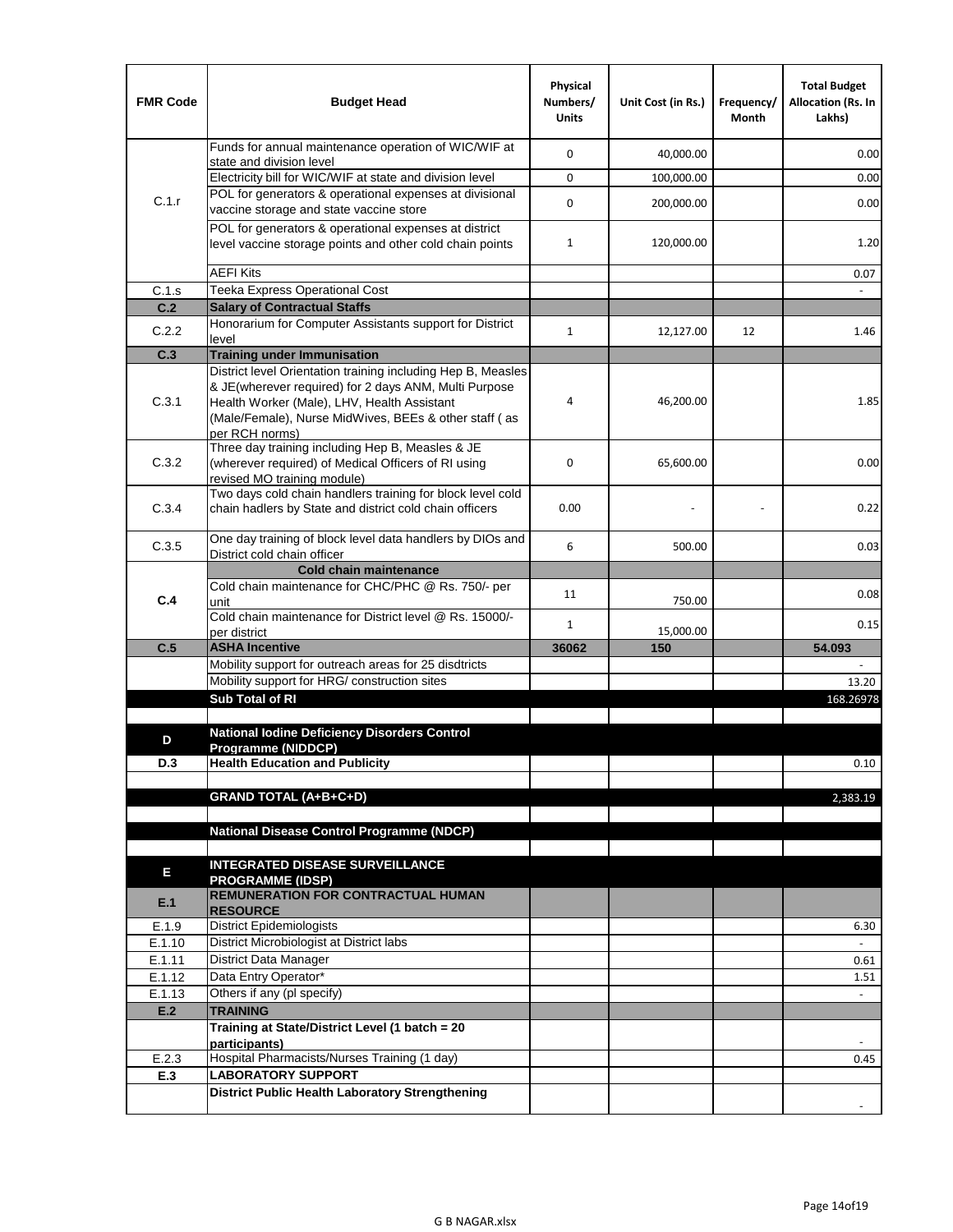| <b>FMR Code</b>           | <b>Budget Head</b>                                                                                                                                                                                                                                | Physical<br>Numbers/<br><b>Units</b> | Unit Cost (in Rs.) | Frequency/<br><b>Month</b> | <b>Total Budget</b><br><b>Allocation (Rs. In</b><br>Lakhs) |
|---------------------------|---------------------------------------------------------------------------------------------------------------------------------------------------------------------------------------------------------------------------------------------------|--------------------------------------|--------------------|----------------------------|------------------------------------------------------------|
| E.3.5                     | Expenses on account of consumables, operating<br>expenses, office expenses, transport of samples,<br>miscellaneous etc.                                                                                                                           |                                      |                    |                            |                                                            |
| E.4                       | <b>OPERATIONAL COSTS</b>                                                                                                                                                                                                                          |                                      |                    |                            |                                                            |
| E.4.1                     | MOBILITY: Travel Cost, POL, mobility cost at SSU & DSU<br>on need basis                                                                                                                                                                           |                                      |                    |                            | 0.50                                                       |
| E.4.2                     | Office expenses on telephone, fax, Broadband Expenses,<br>Weekly Alert Bulletin/Annual Disease Surveillance report,<br>minor repairs and AMC of IT/office equipment supplied<br>under IDSP, Meetings and other miscellenious<br>expenditures etc. |                                      |                    |                            | 1.55                                                       |
|                           | Sub Total of IDSP                                                                                                                                                                                                                                 |                                      |                    |                            | 10.92                                                      |
|                           |                                                                                                                                                                                                                                                   |                                      |                    |                            |                                                            |
| F                         | <b>NVBDCP</b>                                                                                                                                                                                                                                     |                                      |                    |                            |                                                            |
| F.1.1                     | <b>Malaria</b>                                                                                                                                                                                                                                    |                                      |                    |                            |                                                            |
| F.1.1.a                   | <b>Contractual Payments</b>                                                                                                                                                                                                                       |                                      |                    |                            |                                                            |
| F.1.1.a.i                 | <b>MPW</b> contractual                                                                                                                                                                                                                            |                                      |                    |                            |                                                            |
| F.1.1.a.iv                | District VBD Consultant 18 nos. (Non-Project States) @ Rs<br>22895 pm.for 6 months (Rs 1.37 lakhs per consulatant per<br>year)                                                                                                                    |                                      |                    |                            | $\overline{\phantom{a}}$                                   |
| F.1.1.a.vii               | VBD Consultant 1 no. (preferably entomologist) @ Rs 22500<br>p.m. for 6 months                                                                                                                                                                    |                                      |                    |                            |                                                            |
| F.1.1.b                   | <b>ASHA Incentive</b>                                                                                                                                                                                                                             |                                      |                    |                            | 0.10                                                       |
| F.1.1.c                   | <b>Operational Cost</b>                                                                                                                                                                                                                           |                                      |                    |                            | $\overline{\phantom{a}}$                                   |
| F.1.1.c.ii                | Operational cost for IRS                                                                                                                                                                                                                          |                                      |                    |                            | 0.10                                                       |
| F.1.1.e                   | <b>IEC/BCC</b>                                                                                                                                                                                                                                    |                                      |                    |                            | 0.61<br>$\omega$                                           |
| F.1.1.f<br>F.1.1.g        | PPP / NGO and Intersectoral Convergence<br><b>Training / Capacity Building</b>                                                                                                                                                                    |                                      |                    |                            | 1.10                                                       |
| F.1.1.h                   | <b>Zonal Entomological units</b>                                                                                                                                                                                                                  |                                      |                    |                            | $\blacksquare$                                             |
|                           |                                                                                                                                                                                                                                                   |                                      |                    |                            |                                                            |
|                           | <b>Sub total of Malaria</b>                                                                                                                                                                                                                       |                                      |                    |                            | 1.91                                                       |
|                           |                                                                                                                                                                                                                                                   |                                      |                    |                            |                                                            |
| F.1.2                     | Dengue & Chikungunya                                                                                                                                                                                                                              |                                      |                    |                            |                                                            |
| F.1.2.a                   | Strengthening surveillance (As per GOI approval)                                                                                                                                                                                                  |                                      |                    |                            |                                                            |
| F.1.2.a(i)<br>F.1.2.a(ii) | Apex Referral Labs recurrent<br>Sentinel surveillance Hospital recurrent                                                                                                                                                                          |                                      |                    |                            | $\overline{\phantom{a}}$<br>$\overline{\phantom{a}}$       |
|                           | Vector Control, environmental management & fogging                                                                                                                                                                                                |                                      |                    |                            |                                                            |
| F.1.2.f                   | machine                                                                                                                                                                                                                                           |                                      |                    |                            | 1.00                                                       |
|                           | Dengue & Chikungunya                                                                                                                                                                                                                              |                                      |                    |                            | 1.00                                                       |
|                           |                                                                                                                                                                                                                                                   |                                      |                    |                            |                                                            |
| F.1.4                     | Lymphatic Filariasis                                                                                                                                                                                                                              |                                      |                    |                            |                                                            |
|                           | State Task Force, State Technical Advisory Committee meeting,                                                                                                                                                                                     |                                      |                    |                            |                                                            |
|                           | printing of forms/registers, mobility support, district<br>coordination meeting, sensitization of media etc., morbidity                                                                                                                           |                                      |                    |                            |                                                            |
| F.1.4.a                   | management, monitoring & supervision and mobility support                                                                                                                                                                                         |                                      |                    |                            |                                                            |
|                           | for Rapid Response Team and contingency support<br>(16                                                                                                                                                                                            |                                      |                    |                            |                                                            |
|                           | districts only)                                                                                                                                                                                                                                   |                                      |                    |                            |                                                            |
| F.1.4.b                   | Microfilaria Survey (16 districts only)                                                                                                                                                                                                           |                                      |                    |                            |                                                            |
| F.1.4.c                   | Monitoring & Evaluation (Post MDA assessment by medical<br>colleges (Govt. & private)/ICMR institutions ) (16 districts only)                                                                                                                     |                                      |                    |                            |                                                            |
| F.1.4.d                   | Training/sensitization of district level officers on ELF and drug<br>distributors including peripheral health workers(16 districts                                                                                                                |                                      |                    |                            |                                                            |
|                           | only)                                                                                                                                                                                                                                             |                                      |                    |                            |                                                            |
| F.1.4.e                   | Specific IEC/BCC at state, district, PHC, Sub-centre and village<br>level including VHSC/GKs for community mobilization efforts to<br>realize the desired drug compliance of 85% during MDA (16                                                   |                                      |                    |                            |                                                            |
| F.1.4.f                   | districts only)<br>Honorarium for Drug Distribution including ASHAs and<br>supervisors involved in MDA<br>(16 districts only)                                                                                                                     |                                      |                    |                            |                                                            |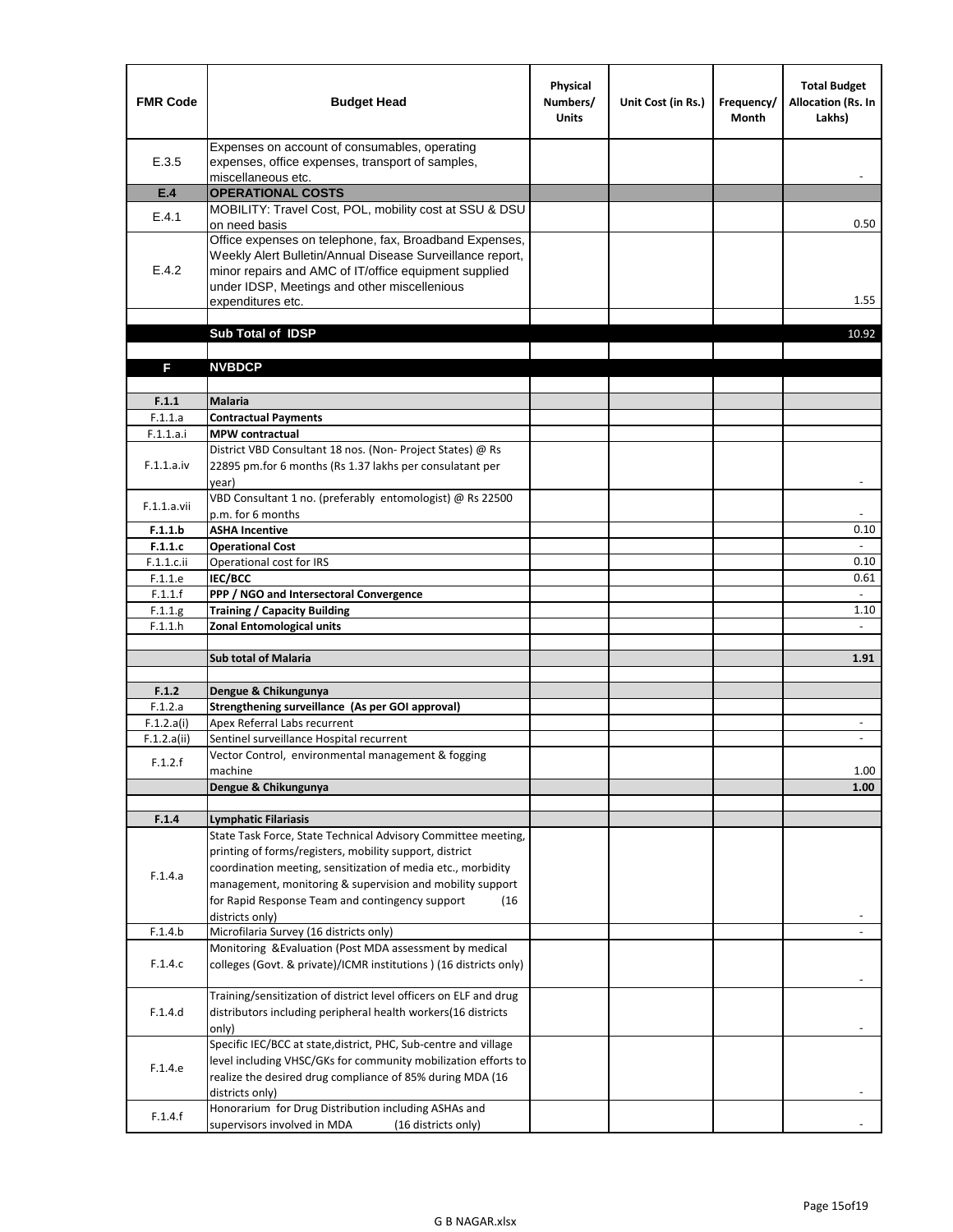| <b>FMR Code</b>    | <b>Budget Head</b>                                                                           | Physical<br>Numbers/<br><b>Units</b> | Unit Cost (in Rs.) | Frequency/<br>Month | <b>Total Budget</b><br><b>Allocation (Rs. In</b><br>Lakhs) |
|--------------------|----------------------------------------------------------------------------------------------|--------------------------------------|--------------------|---------------------|------------------------------------------------------------|
| F.1.4.g.           | Verification and validation for stoppage of MDA in LF endemic<br>districts (17 Districts)    |                                      |                    |                     |                                                            |
| F.1.4.g.i          | a) Additional MF Survey                                                                      |                                      |                    |                     |                                                            |
| F.1.4.g.ii         | b) ICT Survey                                                                                |                                      |                    |                     |                                                            |
| F.1.4.g.iii        | c) ICT Cost                                                                                  |                                      |                    |                     |                                                            |
| F.1.4.h            | Verification of LF endemicity in non-endemic districts (24<br>Districts)                     |                                      |                    |                     |                                                            |
| F.1.4.h.i          | a) Lymphoedema & Hydrocele Survey                                                            |                                      |                    |                     |                                                            |
|                    | <b>Lymphatic Filariasis</b>                                                                  |                                      |                    |                     |                                                            |
|                    |                                                                                              |                                      |                    |                     |                                                            |
| F.1.5              | Kala-azar                                                                                    |                                      |                    |                     |                                                            |
| F.1.5              | Case search/ Camp Approach                                                                   |                                      |                    |                     | $\overline{\phantom{a}}$                                   |
| F.1.5.a            | Spray Pumps & accessories                                                                    |                                      |                    |                     |                                                            |
| F.1.5.b            | Operational cost for spray including spray wages                                             |                                      |                    |                     |                                                            |
| F.1.5.c            | Mobility/POL/supervision                                                                     |                                      |                    |                     | $\overline{\phantom{a}}$                                   |
| F.1.5.d            | Monitoring & Evaluation                                                                      |                                      |                    |                     |                                                            |
| F.1.5.e            | Training for spraying                                                                        |                                      |                    |                     | $\overline{\phantom{a}}$                                   |
| F.1.5.f            | IEC/BCC/Advocacy<br>Incentive to ASHA                                                        |                                      |                    |                     | $\overline{\phantom{a}}$                                   |
| F.1.5.g<br>F.1.5.h | Loss of Wages                                                                                |                                      |                    |                     | $\overline{\phantom{a}}$                                   |
| F.1.5.i            | Free Diet                                                                                    |                                      |                    |                     |                                                            |
|                    |                                                                                              |                                      |                    |                     |                                                            |
|                    | Kala-azar                                                                                    |                                      |                    |                     |                                                            |
|                    |                                                                                              |                                      |                    |                     |                                                            |
| F.6                | Cash grant for decentralized commodities                                                     |                                      |                    |                     | 4.00                                                       |
|                    | <b>Sub Total of NVB DCP</b>                                                                  |                                      |                    |                     | 6.91                                                       |
|                    |                                                                                              |                                      |                    |                     |                                                            |
| G                  | <b>NLEP</b>                                                                                  |                                      |                    |                     |                                                            |
| G 1.               | Improved early case detection                                                                |                                      |                    |                     |                                                            |
| G 1.1              | Incentive to ASHA                                                                            |                                      |                    |                     |                                                            |
|                    | Incentive for Case detection by ASHA/AWW/Volunteers                                          | 150                                  |                    |                     |                                                            |
|                    | etc.diagnosis @ Rs. 250 per case<br>Incentive for timely cure of MB cases @ Rs. 600 per case | 12                                   | 250.00<br>600.00   |                     | 0.38<br>0.07                                               |
|                    | Incentive for timely cure of PB cases @ Rs. 400 per case                                     | 18                                   | 400.00             |                     | 0.07                                                       |
| G1.1 a             | Sensitization of ASHA                                                                        | 300                                  | 100.00             |                     | 0.30                                                       |
| G <sub>2</sub>     | Improved case management                                                                     |                                      |                    |                     |                                                            |
|                    | DPMR Services, (MCR footwear, Aids and appliances,                                           |                                      |                    |                     |                                                            |
|                    | Welfare allowance to BPL patients for RCS, Support                                           |                                      |                    |                     |                                                            |
|                    | to govt. institutions for RCS)                                                               |                                      |                    |                     |                                                            |
|                    | Cost of MCR / Protective footwear@ Rs.300/-                                                  | 100                                  | 300.00             |                     | 0.30                                                       |
| G 2.1              | Amount for Aids/ appliances/ self care kits/ patient welfare                                 |                                      |                    |                     | 0.17                                                       |
|                    | items etc.                                                                                   |                                      |                    |                     |                                                            |
|                    | Patients for RCS to be paid welfare allowance @ Rs. 8000/-                                   | 0                                    | 8,000.00           |                     |                                                            |
|                    |                                                                                              |                                      |                    |                     |                                                            |
|                    | No. of RCS to be paid for as Support to govt. institutions for                               | 0                                    | 5,000.00           |                     |                                                            |
|                    | RCS @5000/-                                                                                  |                                      |                    |                     |                                                            |
|                    | Urban L:eprosy Control, (Mega city - 0, Medium city (1) -                                    |                                      |                    |                     |                                                            |
| G 2.2              | 3 , Med. City (2)-1 Township -19)                                                            |                                      |                    |                     | 2.40                                                       |
|                    | <b>Material &amp; Supplies</b>                                                               |                                      |                    |                     |                                                            |
| G 2.3              |                                                                                              |                                      |                    |                     | $\overline{\phantom{a}}$                                   |
| G 2.3.i            | Supportive drugs                                                                             |                                      |                    |                     | 0.75                                                       |
|                    | Lab. reagents & equipments                                                                   |                                      |                    |                     | 0.05                                                       |
|                    | Printing works                                                                               |                                      |                    |                     | 0.20                                                       |
| G <sub>3</sub>     | <b>Stigma Reduced</b>                                                                        |                                      |                    |                     |                                                            |
| G 3.1              | Mass media, Outdoor media, Rural media, Advocacy<br>media                                    |                                      |                    |                     | 0.98                                                       |
|                    |                                                                                              |                                      |                    |                     |                                                            |
| G 5.               | Monitoring, Supervision and Evaluation System                                                |                                      |                    |                     |                                                            |
| G 5.1              | improved<br><b>Travel Cost and Review Meeting</b>                                            |                                      |                    |                     |                                                            |
| G 5.1.ii           | travel expenses - Contractual Staff at District level                                        |                                      |                    |                     | 0.04                                                       |
|                    |                                                                                              |                                      |                    |                     |                                                            |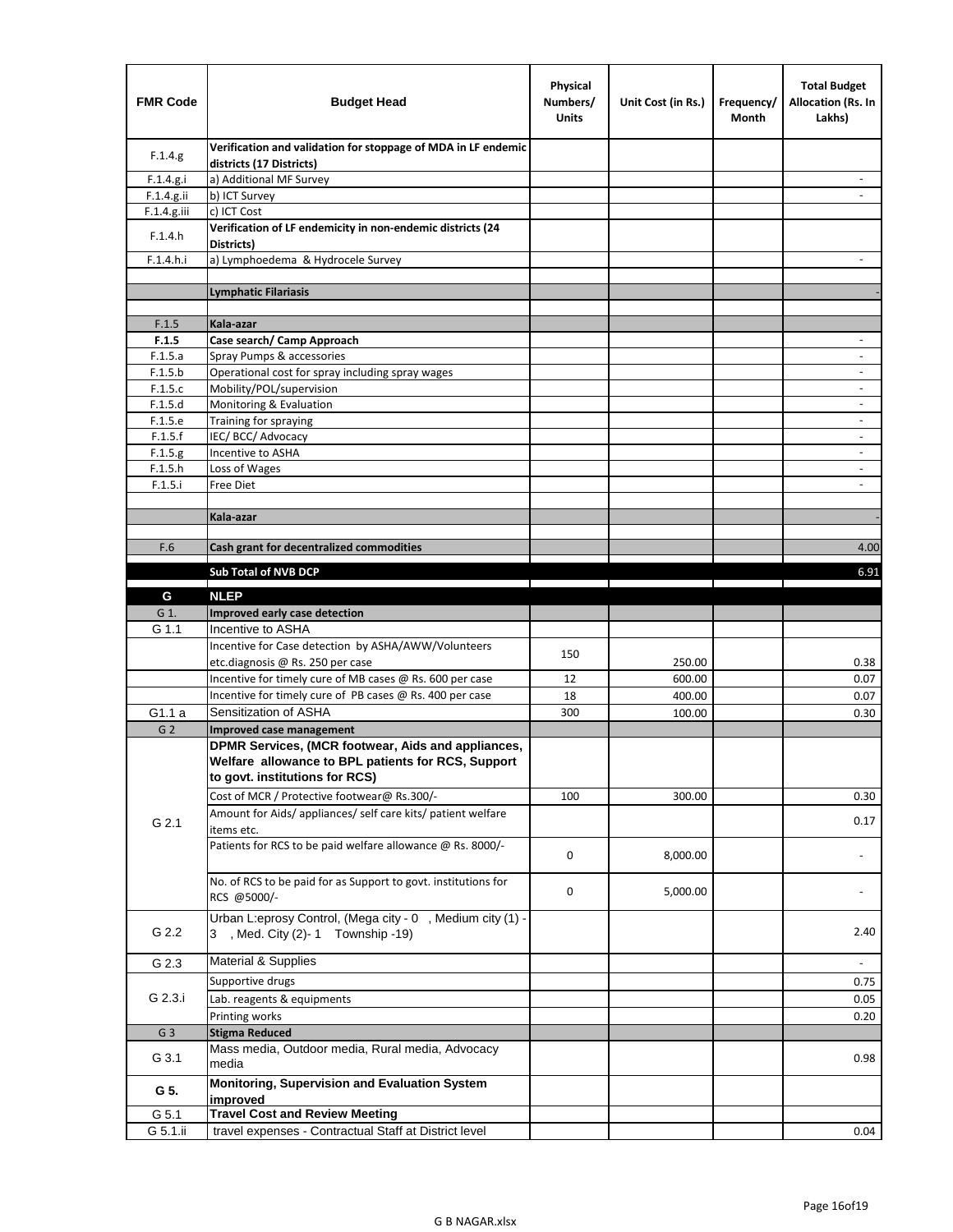| <b>FMR Code</b> | <b>Budget Head</b>                                                                                              | Physical<br>Numbers/<br><b>Units</b> | Unit Cost (in Rs.) | Frequency/<br>Month | <b>Total Budget</b><br>Allocation (Rs. In<br>Lakhs) |
|-----------------|-----------------------------------------------------------------------------------------------------------------|--------------------------------------|--------------------|---------------------|-----------------------------------------------------|
| G 5.2           | <b>Office Operation &amp; Maintenance</b>                                                                       |                                      |                    |                     |                                                     |
| G 5.2.i         | Office operation - State Cell                                                                                   |                                      |                    |                     |                                                     |
| G 5.2.ii        | Office operation - District Cell                                                                                |                                      |                    |                     | 0.35                                                |
| G 5.2 .iii      | Office equipment maint. State                                                                                   |                                      |                    |                     |                                                     |
| G 5.4           | <b>Vehicle Hiring and POL</b>                                                                                   |                                      |                    |                     |                                                     |
| G 5.4.ii        | <b>District Cell</b>                                                                                            |                                      |                    |                     | 0.30                                                |
| G 6.2           | <b>Contractual Staff at Disrrict &amp; block level</b>                                                          |                                      |                    |                     |                                                     |
|                 | <b>District Leprosy Consultant</b>                                                                              | 0                                    | 33,000.00          | 12                  |                                                     |
| G 6.2.ii        | Physio Therapist                                                                                                | 0                                    | 27,500.00          | 12                  | $\overline{\phantom{a}}$                            |
|                 | Contractual Staff Para Medical Worker, (PMW @ 17600pm)                                                          | $\mathbf{1}$                         | 17,600.00          | 12                  | 2.11                                                |
| G 7.            | <b>Others</b>                                                                                                   |                                      |                    |                     |                                                     |
| G 7.1           | Travel expenses for regular staff for specific programme /<br>training need, awards etc                         |                                      |                    |                     | 0.16                                                |
|                 | HR increment calculated $\omega$ 5% for above approvals                                                         |                                      |                    |                     | 0.11                                                |
|                 | Sub Total NLEP                                                                                                  |                                      |                    |                     | 8.73                                                |
|                 |                                                                                                                 |                                      |                    |                     |                                                     |
| Н               | <b>RNTCP</b>                                                                                                    |                                      |                    |                     |                                                     |
| H.1             | Civil Works                                                                                                     |                                      |                    |                     | 1.95                                                |
| H.2             | Laboratory Materials                                                                                            |                                      |                    |                     | 5.57                                                |
| H.3             | Honorarium/Counselling Charges                                                                                  |                                      |                    |                     | 17.75                                               |
| H.4             | <b>ACSM</b>                                                                                                     |                                      |                    |                     | 2.96                                                |
| H.5             | <b>Equipment Maintenance</b>                                                                                    |                                      |                    |                     | 0.57                                                |
| H.6             | Training                                                                                                        |                                      |                    |                     | 3.21                                                |
| H.7             | Vehicle Operation(POL & Manitainance)                                                                           |                                      |                    |                     | 4.90                                                |
| H.8             | Vehicle hiring                                                                                                  |                                      |                    |                     | 5.94                                                |
| H.9             | Public Private Mix(PP/NGO Support)                                                                              |                                      |                    |                     | 10.33                                               |
| H.10            | <b>Medical Colleges</b>                                                                                         |                                      |                    |                     | 4.75                                                |
| H.11            | Office Operation (Miscellaneous)                                                                                |                                      |                    |                     | 1.60                                                |
| H.12            | <b>Contractual Services</b>                                                                                     |                                      |                    |                     | 64.59                                               |
| H.13            | Printing                                                                                                        |                                      |                    |                     | 1.42                                                |
| H.15            | Procurement of Drugs                                                                                            |                                      |                    |                     | 0.84                                                |
| H.16            | Procurement of Vehicles                                                                                         |                                      |                    |                     | 1.95                                                |
| H.17            | <b>Procurement of Equipments</b>                                                                                |                                      |                    |                     | 0.75                                                |
| H.18            | Patient Support & Transportation Charges                                                                        |                                      |                    |                     | 4.50                                                |
| H.19            | Supervision and Monitoring                                                                                      |                                      |                    |                     | 4.28                                                |
|                 | <b>Grand Total</b>                                                                                              |                                      |                    |                     | 137.85                                              |
|                 |                                                                                                                 |                                      |                    |                     |                                                     |
|                 | <b>Total of NDCP</b>                                                                                            |                                      |                    |                     | 164.41                                              |
|                 |                                                                                                                 |                                      |                    |                     |                                                     |
|                 |                                                                                                                 |                                      |                    |                     |                                                     |
|                 | Non Communicable Disease Control Programme (NCD)                                                                |                                      |                    |                     |                                                     |
| Т               | National Programme for Control of Blindness (NPCB)                                                              |                                      |                    |                     | ÷.                                                  |
| 1.1             | <b>Recurring Grant-in aid</b>                                                                                   |                                      |                    |                     |                                                     |
|                 | Reimbursement for cataract operation for NGO and                                                                |                                      |                    |                     |                                                     |
| 1.1.1           | Private Practitioners as per NGO norms @Rs.1000/-                                                               |                                      |                    |                     | 11.24                                               |
| 1.1.1A          | Assistance for consumables/drugs/medicines to the<br>Govt./District Hospital for Cat sx etc.@ Rs.450/- per case |                                      |                    |                     | 4.09                                                |
| 1.1.2           | <b>Other Eye Diseases</b>                                                                                       |                                      |                    |                     | 3.94                                                |
|                 | Screening and free spectacles to school children @                                                              |                                      |                    |                     |                                                     |
| 1.1.3           | Rs.275/- per case                                                                                               |                                      |                    |                     | 3.11                                                |
| 1.1.4           | Screening and free spectacles for near work to Old                                                              |                                      |                    |                     | 0.84                                                |
|                 | Person (New component) @Rs.100/- per case                                                                       |                                      |                    |                     |                                                     |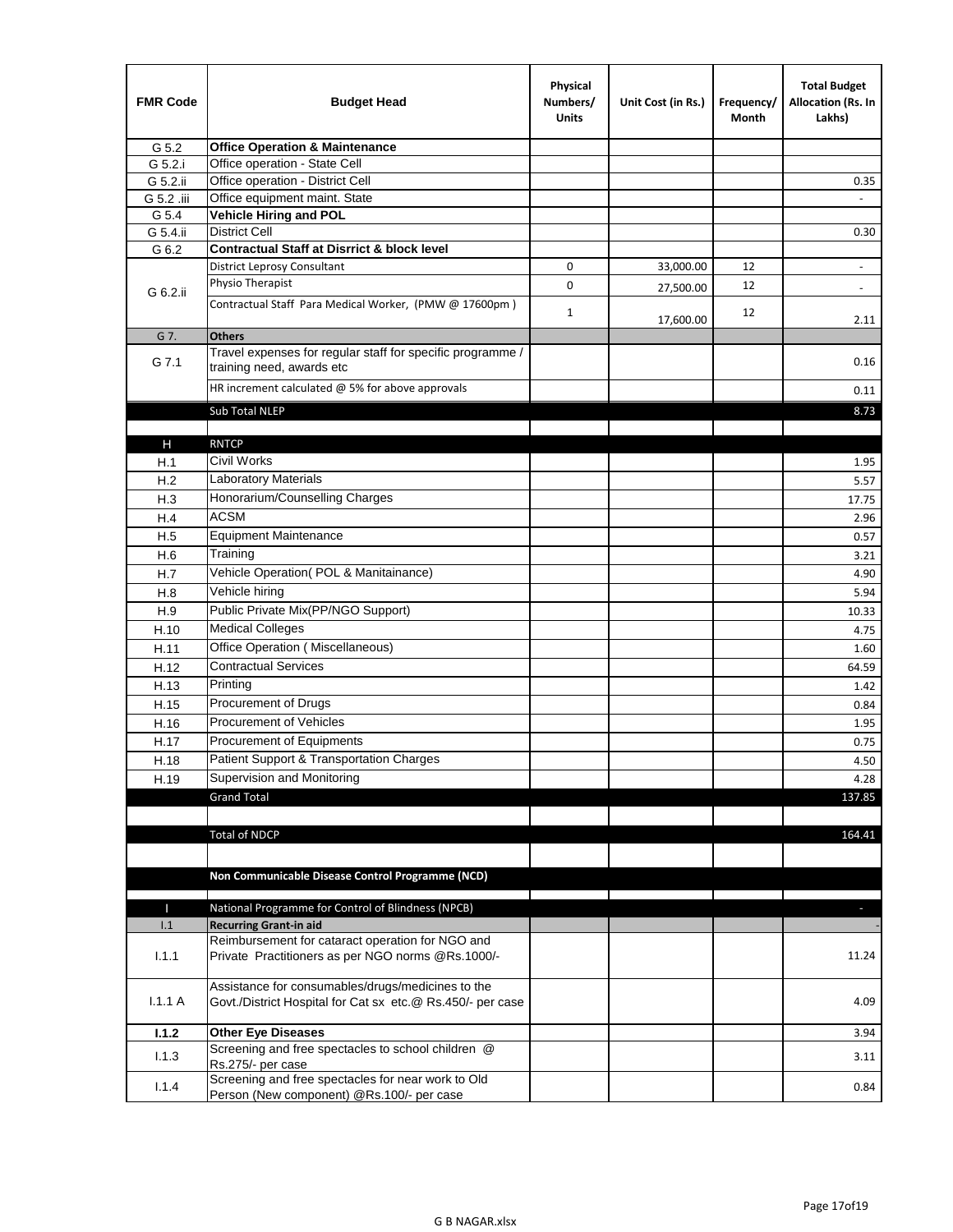| <b>FMR Code</b> | <b>Budget Head</b>                                                                                                                                      | Physical<br>Numbers/<br><b>Units</b> | Unit Cost (in Rs.) | Frequency/<br>Month | <b>Total Budget</b><br>Allocation (Rs. In<br>Lakhs) |
|-----------------|---------------------------------------------------------------------------------------------------------------------------------------------------------|--------------------------------------|--------------------|---------------------|-----------------------------------------------------|
| 1.1.5           | Recurring GIA to Eye Bank @ Rs.2000/- per pair(Eye<br>Bank will reimburse to Eye Donation Centre for eye<br>collected by them @ Rs.1000/- per pair)     |                                      |                    |                     | 2.00                                                |
| 1.2             | Non Recurring Grant -in-Aid                                                                                                                             |                                      |                    |                     |                                                     |
| 1.2.2.          | Grant-in-aid for Sub Divisional Hospitals @ Rs.20 lakh                                                                                                  |                                      |                    |                     |                                                     |
| 1.2.3           | For Vision Centre (PHC) (Govt. + NGO) @ Rs.1 lakh                                                                                                       |                                      |                    |                     |                                                     |
| 1.2.4           | For Eye Bank Rs.25 lakh                                                                                                                                 |                                      |                    |                     |                                                     |
| 1.3             | <b>Contractual Man Power</b>                                                                                                                            |                                      |                    |                     |                                                     |
| 1.3.1           | Ophthalmic Surgeon@ Rs.60,000/- p.m.*                                                                                                                   |                                      |                    |                     |                                                     |
| 1.3.2<br>1.3.3  | Ophthalmic Assistant @ Rs.12,000/- p.m.*<br>Eye Donation Counsellors @ Rs.15000/- p.m.*                                                                 |                                      |                    |                     | $\overline{\phantom{a}}$                            |
|                 | Data Entry Operator @Rs.8,000/- p.m. for district level                                                                                                 |                                      |                    |                     |                                                     |
| 1.3.4           |                                                                                                                                                         |                                      |                    |                     | 0.26                                                |
| 1.4             | Other activities (if any, pls. specify)                                                                                                                 |                                      |                    |                     |                                                     |
|                 | Other district level activities                                                                                                                         |                                      |                    |                     | 0.20                                                |
|                 | Sub Total of National Programme for Control of Blindness<br>(NPCB)                                                                                      |                                      |                    |                     | 25.68                                               |
| J               | Natoinal Mental Health Programme (NMHP)                                                                                                                 |                                      |                    |                     |                                                     |
|                 | Honorarium of Existing Human Resource                                                                                                                   |                                      |                    |                     |                                                     |
|                 |                                                                                                                                                         |                                      |                    |                     |                                                     |
| K               | National Programme for the Healthcare of the Elderly (NPHCE)                                                                                            |                                      |                    |                     |                                                     |
|                 |                                                                                                                                                         |                                      |                    |                     |                                                     |
| K.1             | <b>Recurring Grant-in-Aid</b>                                                                                                                           |                                      |                    |                     |                                                     |
| K.1.1           | <b>District Hospital</b><br>Machinery & Equipment @ Rs.1.50 lakh per unit                                                                               |                                      |                    |                     |                                                     |
| K.1.1.1         | Drugs & Consumable @ Rs. 5 Lacs to existing district &                                                                                                  |                                      |                    |                     |                                                     |
| K.1.1.2         | Rs. 3 Lacs to New Districts                                                                                                                             |                                      |                    |                     | 3.00                                                |
| K.1.1.3         | Training of doctors and staff from CHCs and PHCs @<br>Rs.0.40 lakh per unit                                                                             |                                      |                    |                     | 0.40                                                |
| K.1.1.4         | Public Awareness & IEC @ Rs.1 lakh per unit                                                                                                             |                                      |                    |                     | 1.00                                                |
| K.1.1.6         | Consultant Medicine (2) @ Rs. 80000 P.M. for 12 months<br>against filled post & 3 month against Vacant Post                                             |                                      |                    |                     | 4.80                                                |
| K.1.1.7         | Nurse (6) @ Rs. 20,000 P.M. for 12 months against filled<br>post & 3 month against Vacant Post                                                          |                                      |                    |                     | 3.60                                                |
| K.1.1.8         | Physiotherapist 1 @ Rs.20,000 p.m.                                                                                                                      |                                      |                    |                     | 0.60                                                |
| K.1.1.9         | Hospital Attendants 2@ Rs.7500 p.m.                                                                                                                     |                                      |                    |                     | 0.45                                                |
| K.1.1.10        | Sanitary Attendants 2 @ Rs.7500 p.m.                                                                                                                    |                                      |                    |                     | 0.45                                                |
| K.1.2           | <b>CHC</b>                                                                                                                                              |                                      |                    |                     |                                                     |
| K.1.2.1         | Training @ Rs. 30,000 (Refer list for No. of CHC)                                                                                                       |                                      |                    |                     |                                                     |
| K.1.2.3         | Rehabilitation Worker 1 @ Rs.18,000 p.m.                                                                                                                |                                      |                    |                     |                                                     |
| K.1.3           | <b>PHC</b>                                                                                                                                              |                                      |                    |                     |                                                     |
| K.1.3.1.        | Training & IEC @ Rs.0.30 lakh per PHC                                                                                                                   |                                      |                    |                     |                                                     |
| K.1.4           | <b>Sub-Centre</b>                                                                                                                                       |                                      |                    |                     |                                                     |
| K.1.4.1         | Aids and Appliances @ Rs.0.30 lakh per Sub-Centre                                                                                                       |                                      |                    |                     |                                                     |
| K.2             | <b>Non-Recurring Grant-in-Aid</b>                                                                                                                       |                                      |                    |                     |                                                     |
| K.2.1           | <b>District Hospital</b>                                                                                                                                |                                      |                    |                     |                                                     |
| K.2.1.1         | Construction/renovation/extension of the existing building<br>and Furniture of Geriatrics Unit with 10 beds and OPD<br>facilities @ Rs.80 lakh per unit |                                      |                    |                     | 40.00                                               |
| K.2.1.2         | Machinery & Equipment @ Rs.7.00 lakh per unit                                                                                                           |                                      |                    |                     | 3.50                                                |
|                 | HR Increment @ 5% (Refer HR increment calculation                                                                                                       |                                      |                    |                     |                                                     |
|                 | sheet)                                                                                                                                                  |                                      |                    |                     |                                                     |